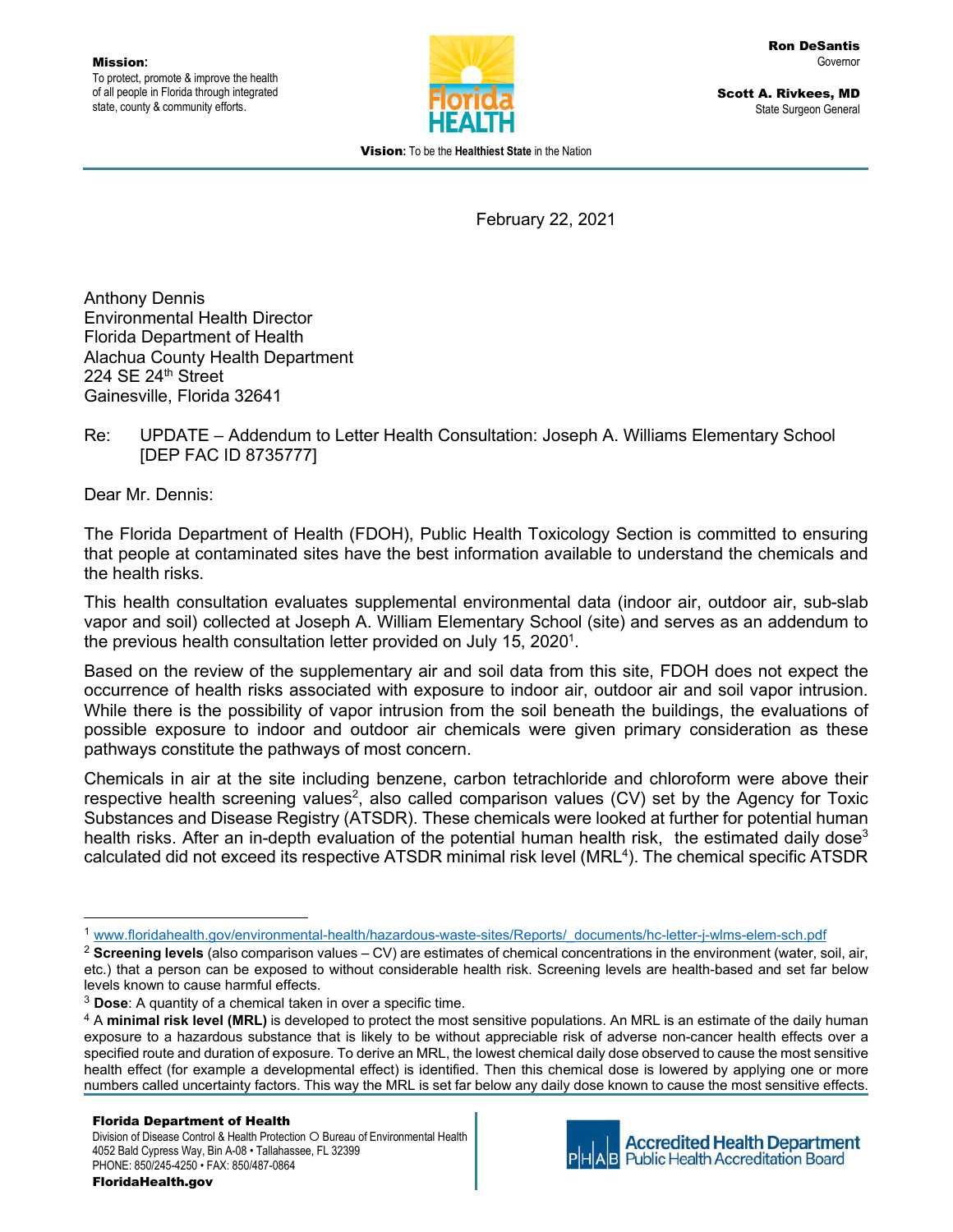Mr. Dennis Page Two February 22, 2021

MRLs are set at a level at which, e.g., benzene, carbon tetrachloride and chloroform in air are unlikely to increase risk of developing adverse non-cancer health effects.

Laboratory method detection limits used for some chemicals such as 1,2,4-trichlorobenzene, 1,2 dichlorethane, 1,4-dioxane and hexachlorobutadiene in air are greater than their respective ATSDR's CV making it difficult to eliminate potential exposure and risk from these contaminants in indoor/outdoor air at the specified locations. Method detection limits of those chemicals would need to be below the respective ATSDR CV to be able to perform an in-depth evaluation that compares health risk to the level of concern.

Concentrations of some polycyclic aromatic hydrocarbons (PAHs) are presented as a toxicity- weighted sum of these chemical concentrations called the benzo(a)pyrene (BaP) – toxicity equivalency quotient (TEQ)<sup>5</sup>. The BaP TEQ in sub-slab soil samples exceeded their respective ATSDR health risk values. The concentrations were not detected at levels of concern in the sub slab vapor samples, which is a better indicator of potential intrusion of the vapor from these chemicals into the air of the buildings.

#### **Site Description**

Joseph A. Williams Elementary school is located at 1245 SE 7th Avenue in Gainesville, Alachua County, Florida. The school has an enrollment of 565 students serving students in kindergarten through fifth grade.

Records from a tank registration form dated June 1, 1987 show that 4 underground storage tanks (USTs) were present and used to store fuel (heating) oil at various locations of the school. All four tanks were removed, and an analysis and sampling of groundwater and soil did not detect any petroleum contamination above Florida's Department of Environmental Protection (FDEP) Cleanup Target Levels (CTLs), promulgated in Chapter 62-780, Florida Administrative Code.

An additional assessment conducted in 2016 near the locations of the former USTs found equivalent BaP-TEQ levels in soil exceeding the respective Florida Soil CTL (SCTL). These findings warranted an urgent source removal of contaminated soil down to 4 feet below surface at two areas – one located to the northeast in front of School Building #1 and one located between School Building # 2 [Media] and #5 [Art and Music]. In 2018, more soil was removed from the north and west of School Building 1 [Administration] to protect students and faculty. Confirmatory soil sampling conducted during soil removal activities between 2017 and 2018 showed that BaP-TEQ, naphthalene and 1-methylnaphthalene levels still exceeded the FDEPs SCTL.

In July 2020, FDOH conducted a human health risk assessment based on the soil, groundwater and ambient air quality data collected between 2016 and 2019. (Health Consultation Letter dated July 15, 20201 ). FDOH concluded that the occurrence of health risks associated with exposure to groundwater and soil chemicals is not expected. FDOH was unable to evaluate the possibility of vapor intrusion and possible associated health risk due to data limitations and recommended the sampling and assessment of indoor and outdoor air data for the presence of at least BaP-TEQs.

<sup>5</sup> Most **PAHs** are suspected or known to cause cancer and act as mutagens, though, only limited information is available for most of them. When assessing the risk of exposure, many of the individual PAHs are considered to be of equivalent toxicity as BaP [Marty et al. 1994]. Studies have shown, that estimating the potential risk to a mixture of PAHs rather than individual ones using their toxic equivalency factors based on BaP seems to be more accurate [Collins et al. 1998, Clement 1988, Nisbet & LaGoy 1992]. The output is presented as BaP – Toxic equivalency factor (TEF) or **BaP – Toxic equivalency quotient (TEQ).**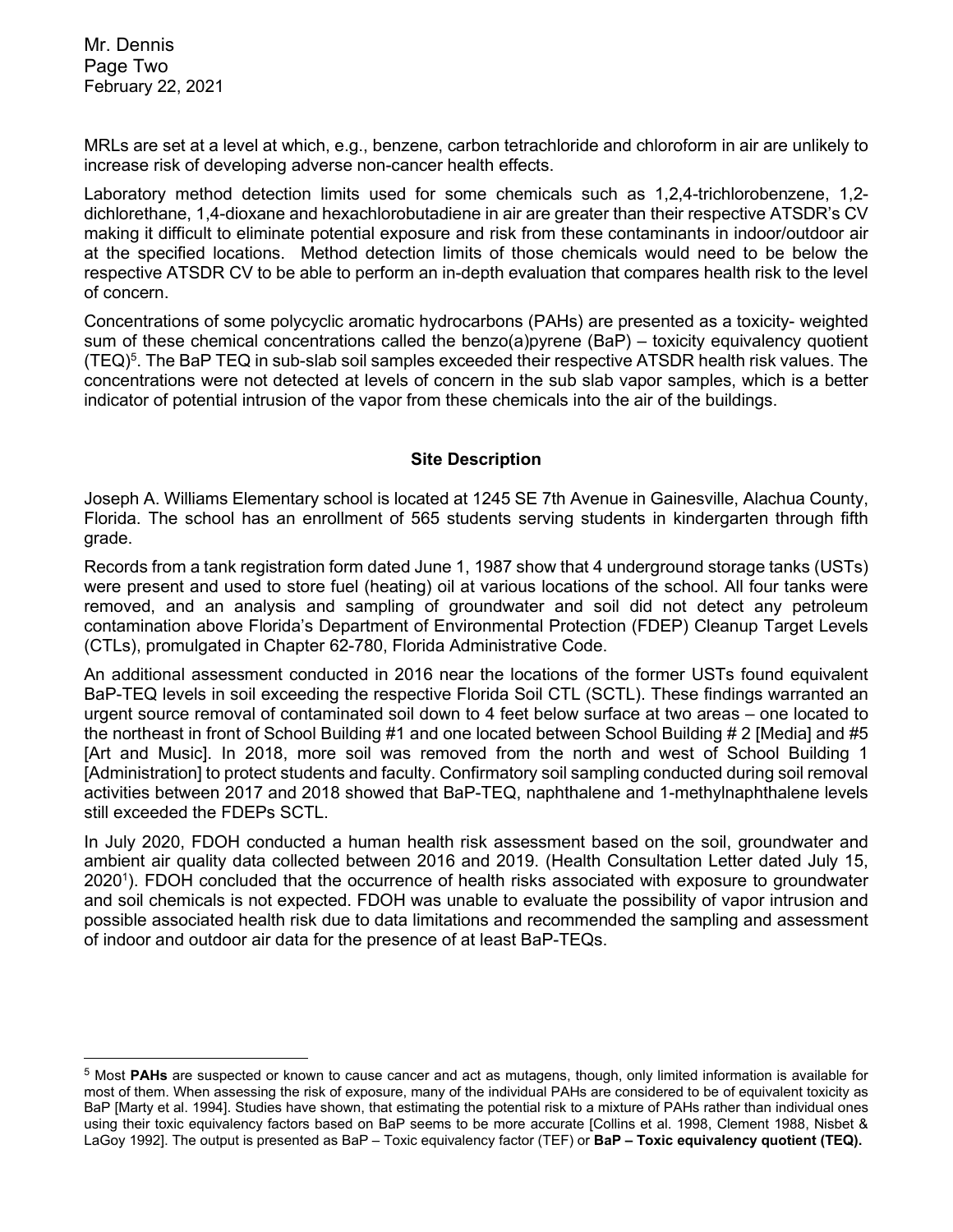#### **Environmental Data**

For this supplemental health consultation evaluation, FDOH reviewed indoor air, outdoor air, sub-slab soil vapor and sub-slab soil data collected by the Florida Department of Environmental Protection (FDEP) through Geosyntec Consultants in August and November 2020.

Six indoor air and four outdoor air sampling locations were selected for further sampling and investigation:

#### Indoor:

- o Building 1 [classroom, file room and an office]
- $\circ$  Building 2 [computer room in the northeast corner of the building]
- $\circ$  Building 5 [music room in the northwest corner of the building]
- $\circ$  Building 7 [cafeteria stage in the western portion of the building]

Outdoor:

o Near Buildings 1, 2, 5 and 7 (to establish baseline/background)

Sub-slab vapor and air sampling was conducted following EPA Method TO-13A (for PAHs) and EPA Method TO-15 (for volatile organic compounds – VOCs). Indoor and outdoor air data were collected over 8-hour time weighted average. Each indoor sampling location was placed as close to where soil was excavated. Sub-slab soil samples were collected following EPA Method 8270 (semi-VOCs) and 8260 (MTBE - methyl tert-butyl ether and BTEX - benzene, toluene, ethylbenzene and xylenes).

Sub-slab vapor air and soil samples were not further evaluated for potential health risks as data collection occurred to investigate whether detected petroleum constituents in indoor air during the August 2020 sampling event were related to potential presence of petroleum constituents in the subsurface beneath Buildings 1 and 2. In addition, exposure to the sub-slab soil via dermal contact and ingestion is highly unlikely.

Additional indoor air sampling was conducted by GLE Associates, Inc. on January 7, 2021. Sampling data are available for naphthalene and acenaphthene levels. Sampling locations and methods are unknown to FDOH. Due to these uncertainties, these data are not considered for the evaluation of potential, adverse health risk.

#### **Risk Evaluation**

#### **Screening and Identifying Contaminants of Concern**

To evaluate the risk of harm to public health from site-related chemicals, FDOH determines the contaminated elements and the relative contamination levels. It screens the site-related data using comparison values (CVs) developed by the Agency for Toxic Substances and Disease Registry (ATSDR). Each CV is a concentration of a chemical in the environment (i.e. water or soil) below which FDOH does not expect harm to public health. FDOH identifies contaminants higher than their respective ATSDR CVs or those that are considered carcinogenic for further evaluation. Contaminants of concern values greater than their respective air Agency for Toxic Substances and Disease Registry (ATSDR) Comparison value (CV) are considered for further evaluation.

#### **Exposure Pathway Analysis**

Once the first step of screening has been conducted, FDOH looks at ways people could be exposed to contaminated elements, called exposure pathways. Chemical contamination is a concern for human health, if people can get exposed to (come in contact with) the chemical. Without human contact, the chemical cannot enter the body and cause harmful effects. If exposure is possible, several aspects determine the actual risk of harm. If there is contact or exposure, how much of the contaminants the public contacts (concentration), how often they contact them (frequency), for how long they contact them (duration), and the hazard level of the contaminant (toxicity) all determine the risk of harm.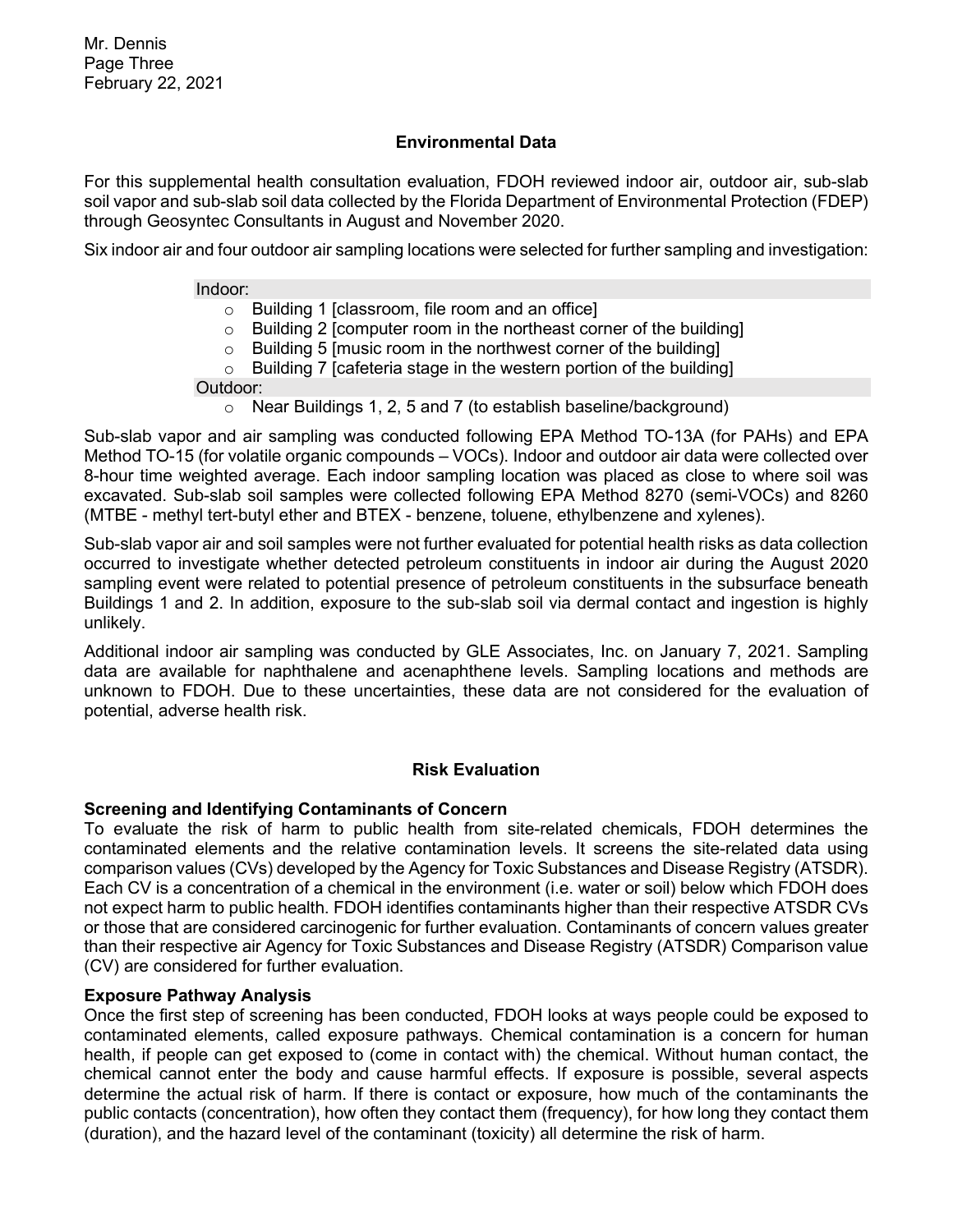Mr. Dennis Page Four February 22, 2021

Exposures occur if a contamination source has all of the following:

- an environmental medium to hold or transport it; like air, soil or water
- an exposure point where people contact it
- an exposure route through which it enters the body
- an exposed population who contacts it

The identification of an exposure pathway does not necessarily mean that harm to health will occur.

#### **Health Risk Estimation**

This health risk evaluation estimates the possibility of increased non-cancer and cancer health risks via inhalation of possible contaminated air (indoor and outdoor). A so called 'hazard quotient' is estimated to determine if no cancer health effects are likely to occur. In addition, increased cancer risk is estimated to determine if the concentration of the chemicals found at this site could increase the risk of cancer.

FDOH health risk assessor followed the ATSDR's "Guidance for Inhalation Exposures (GIE)" published on December 1, 2020. The guidance provides health assessors with direction on how to estimate airrelated exposures to contaminants of concern based on a variety of exposure scenarios, including some for schools.

Appendix A provides a detailed overview and explanation of the steps taken to evaluate possible adverse human health risk at schools for indoor/outdoor air inhalation exposure.

#### **Results and Findings**

#### **Identification of Contaminants of Possible Concern**

Table 1 and 2 show the concentration ranges for detected contaminants found in indoor and outdoor air samples collected in- and outside of Buildings 1, 2, 5 and 7 at J. Williams Elementary School in August and November 2020, as well as January 2021 in comparison to their respective ATSDR's CV.

Concentrations of *benzene, carbon tetrachloride* and *chloroform* exceeded their respective ATSDR CV for either indoor and/or outdoor air sampled in and outside of either Building 1, 2, 5 and/or 7. Contaminants with concentrations exceeding their respective ATSDR CV are identified as contaminants of possible concern and further investigated evaluating their potential to cause an increased risk of adverse health effects. *Methylene chloride* and *tetrachloroethene* concentrations did not exceed their respective ATSDR CV but are considered carcinogenic and therefore automatically considered as a contaminant of concern for further evaluation. Table 3 provides a summary of maximum indoor and outdoor air concentration measured for the identified contaminants of concern used for the health risk evaluation.

Laboratory method detection limits for chemicals such as *1,2,4-trichlorobenzene, 1,2 dichlorethane, 1,4-dioxane* and *hexachlorobutadiene* are greater than their respective ATSDR's CV.

Air concentrations of acenaphthene and naphthalene collected in January 2021 did not exceed their respective ATSDR CV and were not considered for further evaluation. Additionally, an in-depth health risk evaluation would have been driven by too many uncertainties, some of which include sample collection methods.

#### **Identification of Exposure Pathway**

FODH health risk assessors have identified that the inhalation of benzene, carbon tetrachloride and chloroform contaminated indoor and outdoor air, respectively, is the only possible exposure pathway with the possibility of causing adverse health effects in students and workers at the school, and therefore should be further investigated: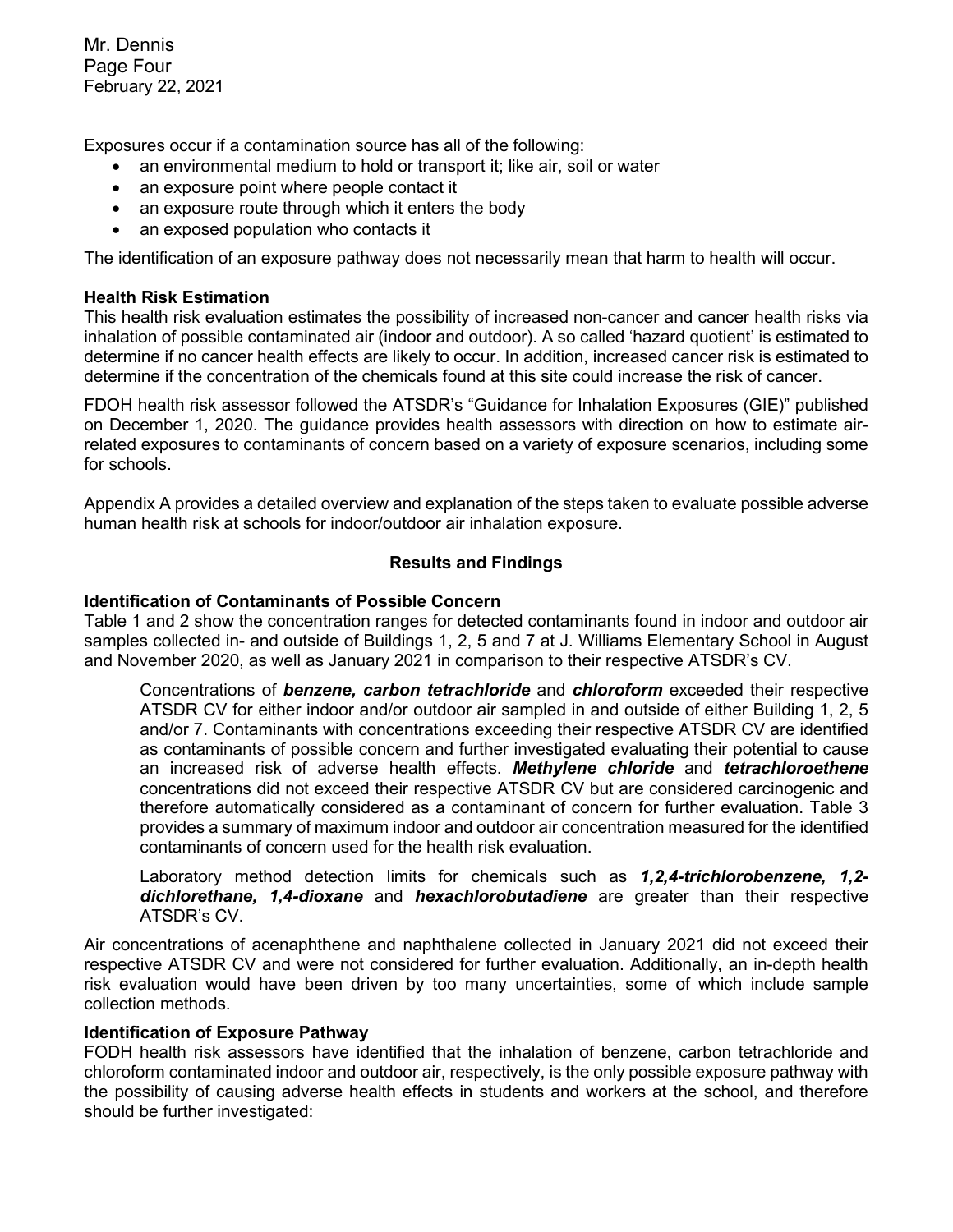|                  |                                        | Exposure inhalation to possible contaminated indoor and outdoor air                                                                                                                                                                                      |
|------------------|----------------------------------------|----------------------------------------------------------------------------------------------------------------------------------------------------------------------------------------------------------------------------------------------------------|
|                  | <b>Environmental</b><br><b>Element</b> | Indoor and outdoor air                                                                                                                                                                                                                                   |
|                  | <b>Exposure Point</b>                  | J. Williams Elementary School<br>Indoor and Outdoor of Buildings 1,2,5 and 7                                                                                                                                                                             |
| <b>Completed</b> | <b>Exposure Route</b>                  | Inhalation                                                                                                                                                                                                                                               |
| Pathway          | Exposed<br>population                  | students age $5 < 6$ -years with seasonal breaks<br>students age $5 < 6$ -years with no seasonal breaks<br>students age 6 < 11-years with seasonal breaks<br>students age 6 < 11-years with no seasonal breaks<br>full-time workers<br>part-time workers |

While sub-slab soil data are available and benzo(a)pyrene (BaP-TEQ) $^5$  (21.8mg/kg) $^6$  in the sub-slab soil exceeded its respective ATSDR CV, BaP-TEQ is not likely to pose a possible health risk as direct skin and ingestion exposure to the soil can be eliminated. Furthermore, none of the constituents used to derive the BaP-TEQ<sup>5</sup> were detected in sub-slab vapor and/or indoor air samples<sup>6</sup>. This verifies that BaP-TEQ constituents are not off-gassing via vapor intrusion into indoor air. Therefore, this pathway, was not further investigated either.

#### **Non-Cancer & Cancer Health Risk Evaluation**

Table 4 provides all input parameters used to evaluate the increased non-cancer and cancer health risk for students (kindergarten through 5<sup>th</sup> grade) and workers at J. Williams Elementary School when inhaling benzene, carbon tetrachloride and chloroform contaminated indoor and /or outdoor air above their respective ATSDR's Comparison Values.

Tables 5 through 8 show the estimated results for increased non-cancer and cancer risk for students and workers at J. Williams Elementary School exposed to (a) indoor and (b) outdoor air in/near Buildings 1, 2, 5 and 7 containing benzene, carbon tetrachloride and chloroform above their respective ATSDR CV, as well as for the carcinogens methylene chloride and tetrachloroethene, where applicable.

Estimated Hazard Quotients (non-cancer risk) for benzene, carbon tetrachloride, chloroform methylene chloride and tetrachloroethene were below 1 and estimated increased cancer risks were less than 1 in a million in all exposure scenarios [see *Identification of Exposure Pathway*].

# **Conclusion and Recommendations**

Based on the findings shown in Tables 1 through 8, FDOH health risk assessors do not expect an increased development of non-cancer health effects in students (age 5 to <11 years) and workers at J. Williams Elementary School due to exposure to contaminated indoor and outdoor air while spending time at the school. The estimated increased cancer risk at the site for students and workers of less than one in a million, in general, is considered extremely low.

Some contaminant concentrations in indoor and outdoor air such as, but not limited to, benzene concentration in outdoor air collected at Building 7 and chloroform concentrations in indoor air collected from Building 5 and 7 exceeded their respective ATSDR CVs but are marked with a laboratory identifier used to highlight the laboratory method detection limit (MDL) typically assigning chemicals as "nondetected" (Table 3). A MDL is defined as the minimum measured concentration of a chemical that can be reported with 99% confidence that the measured chemical concentration is distinct from the laboratory

 $6$  Geosyntec Consultants (2020). "Supplemental Site Assessment Report" – Alachua County School Board – J. Williams Elementary School, Gainesville, Alachua County, Florida. Dated December 22, 2020.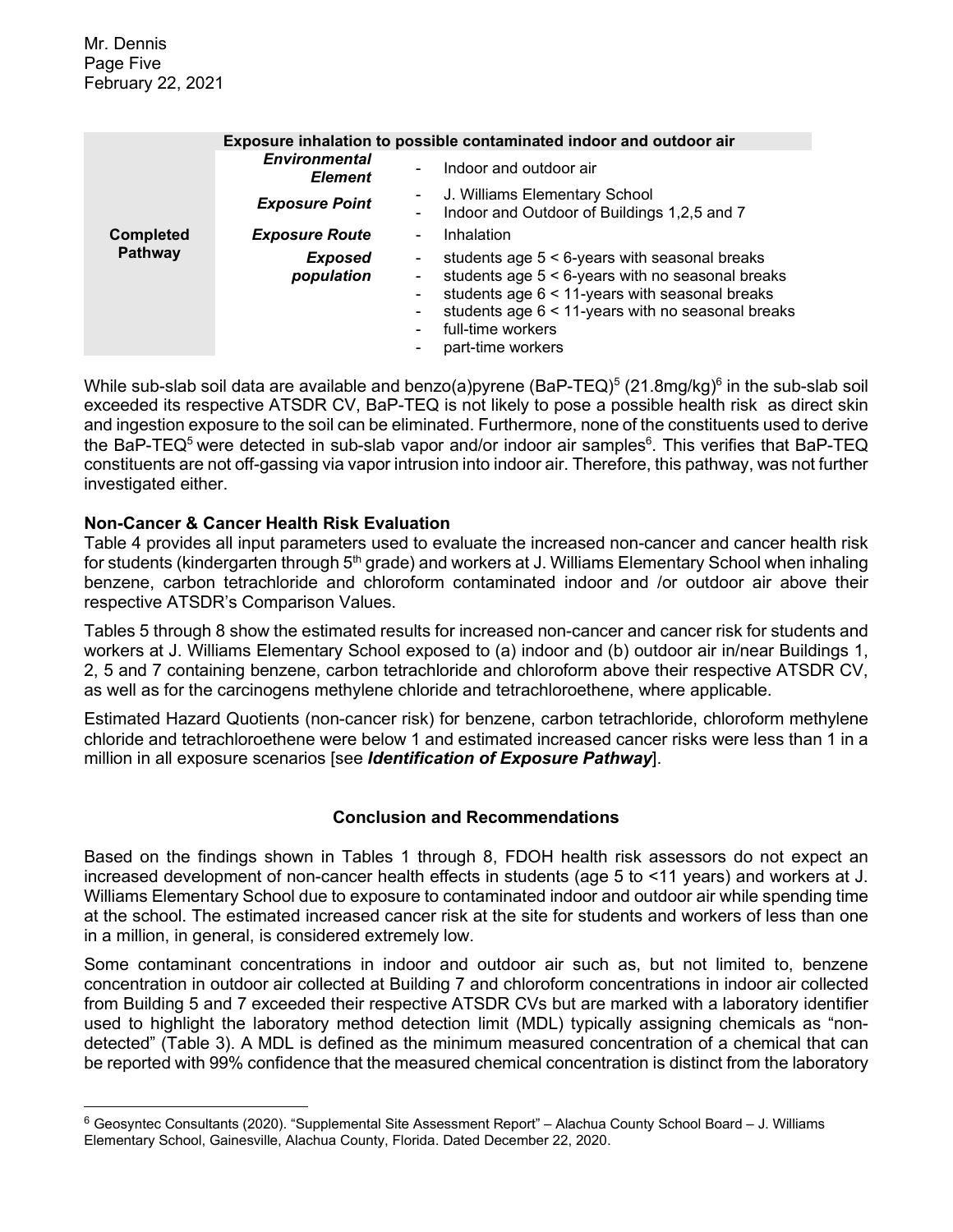Mr. Dennis Page Six February 22, 2021

method blank sample<sup>7</sup> (EPA 2016), Meaning, that the chemical concentration measured in the "contaminated" sample is not due to contamination resulting from the laboratory process. It is important to understand that a "non-detect" can mean that the chemical was not in the sample, and it can also mean that the chemical was in the sample in a concentration too low to detect by the laboratory analytical method. Therefore, it is not possible to eliminate potential exposure and risk from chemicals in indoor/outdoor air at the location where the laboratory method detection limit is above ATSDR's CV. In addition, these values can also not be used for an in-depth evaluation due to the uncertainties that have been previously mentioned.

Some of the other data used for the health risk evaluation were highlighted by a laboratory detection limitation used for "estimated values" due to the laboratory limits during the analysis. While the chemical was positively identified; the associated concentration is the approximate concentration of the chemical in the sample:

- benzene (indoor air, Building 1)
- carbon tetrachloride (indoor air, Buildings 1 and 2)
- chloroform (indoor air, Buildings 1 and 2)
- tetrachloroethene (indoor air, Building 1)

While the "estimated" concentrations can be used for the human health risk evaluation it is important to understand that these values do not represent the actual concentration and can either over-estimate or under-estimate the potential risk from exposure via inhalation of benzene, carbon tetrachloride, chloroform and/or tetrachloroethene contaminated indoor/outdoor air.

Most outdoor air samples were collected adjacent to the school buildings of concern. Outdoor air data are supposed to represent background/ambient air data. Some of the concentrations measured in the outdoor air samples could be impacted by indoor air. Collection of true background data is important to ascertain the source and/or their contribution to the levels found in indoor air.

Sub-slab vapor air and soil samples were collected by Geosyntec Consultants but not further assessed for evaluating potential health risks as data collection occurred to investigate whether detected petroleum constituents in indoor air during the August 2020 sampling event were related to potential presence of petroleum constituents in the subsurface beneath Buildings 1 and 2. In addition, exposure to the subslab soil via dermal contact and ingestion is highly unlikely.

It is important to note that according to the field notes of the Geosyntec Report, Attachment 3, certain industrial cleaning and paint products were stored in the rooms where indoor air sampling occurred. These products could potentially contain evaporating chemicals such as benzene, which is widely used in paints, glues, furniture wax, thinners, adhesives and detergents. Therefore, some of the chemical concentration measured in indoor air could be due to the use of industrial cleaning supplies and paint. Although these sources may only have a minor contribution to the concentrations found in indoor air, they could contribute to the overall exposure. It is recommended that these products are stored out of children's reach. Furthermore, proper ventilation is suggested to air the rooms properly to limit exposure for children and staff.

FDOH recommends continued monitoring of vapor intrusion air, as well as indoor and outdoor air quality. Sampling occurred in August and November by Geosyntec Consultants, as well as in January by GLE Associates, Inc. In general, the process of vapor intrusion and, ultimately, possible air contamination is a complex, and often difficult transport process to predict. Hence, results of vapor and air contaminant sampling events are very sensitive to seasonal variability mainly due to chemical characteristics. Seasonal variabilities include temperature changes, pressure changes, increase and/or decrease in

 $7$  Method blank sample – A chemical free water sample that is processed in exactly the same manner as the contaminated samples. The main function of this clean sample is to document contamination resulting from the analytical process.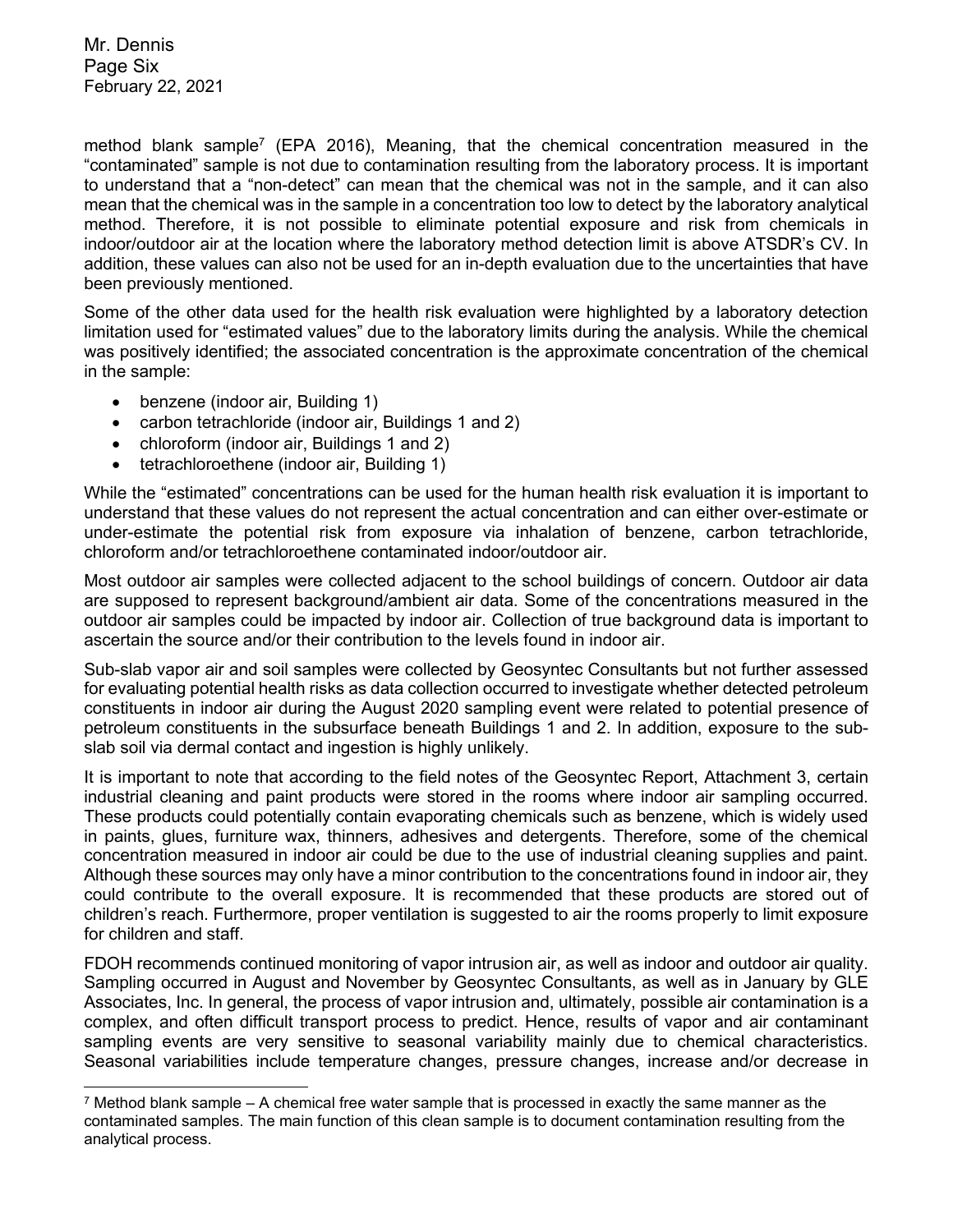Mr. Dennis Page Seven February 22, 2021

raining events (weather/humidity) and many other events that are caused by seasonal changes. Some research has shown that variations in indoor air pressure and air exchange rate can contribute to significant changes in indoor air contaminant vapor concentrations (Shen and Suuberg 2016). Other factors not caused by seasonal changes such as building ventilation could also contribute to a high variability in indoor air data.

If you have any questions or comments concerning this letter, please contact the Health Risk Assessment Program at 877-798-2772 or at phtoxicology@flhealth.gov.

Sincerely,

Olasunkanmi Fasakin Environmental Specialist III

OF/gal **Enclosure** cc: Kendra Goff, PhD, DABT, CPM, CEHP, Bureau Chief Elke Ursin, PMP, CPM, Public Health Toxicology Administrator

*Letter Preparation*

This publication was made possible by Grant Number [6 NU61TS000310-01-04] from the Agency for Toxic Substances and Disease Registry. Its contents are solely the responsibility of the authors and do not necessarily represent the official views of the Agency for Toxic Substances and Disease Registry, or the Department of Health and Human Services.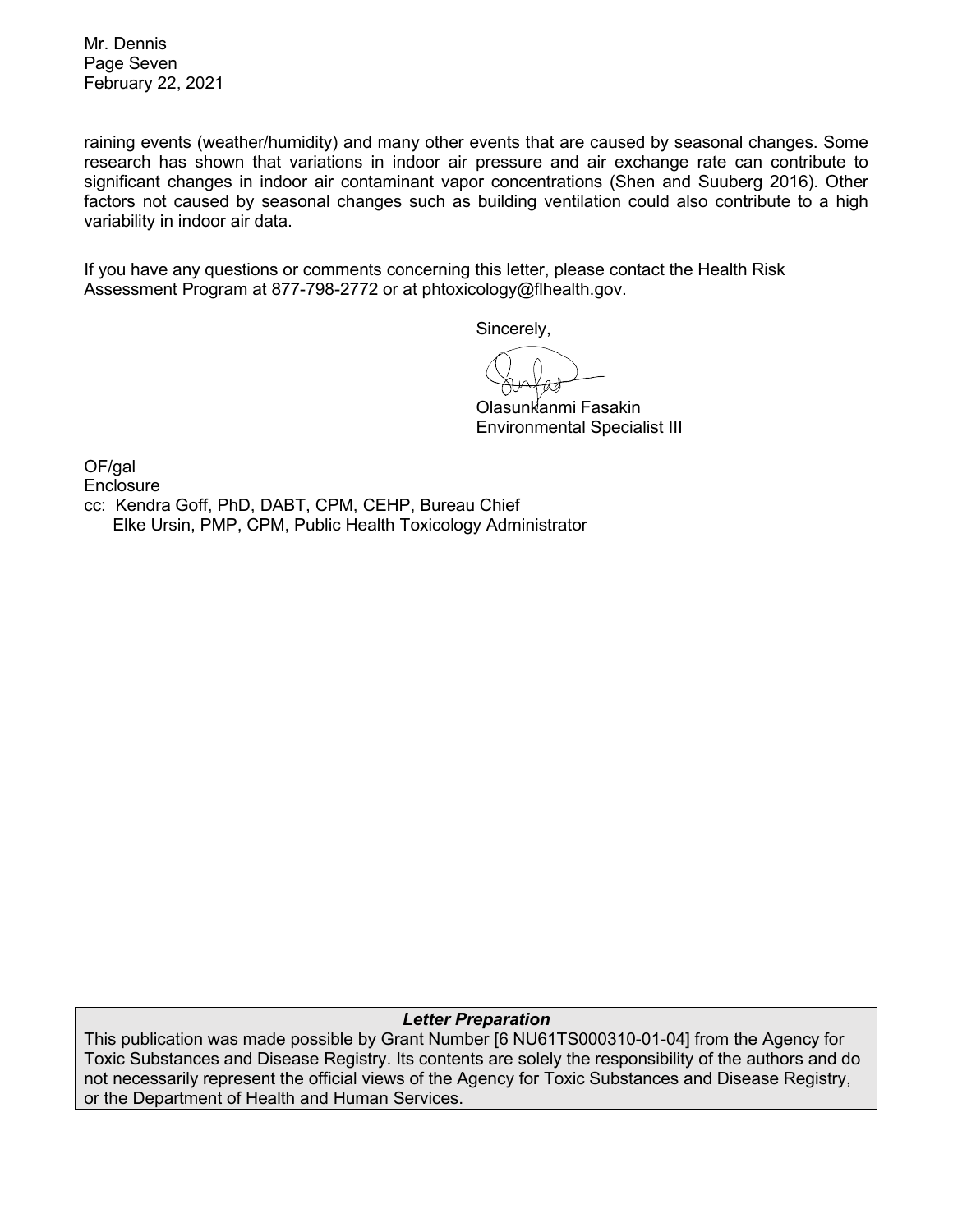#### **References**

[ATSDR] Agency for Toxic Substances and Disease Registry. 2020. Guidance for Inhalation Exposures. Atlanta, GA: U.S. Department of Health and Human Services, Public Health Service, December 1.

[ATSDR] Agency for Toxic Substances and Disease Registry. 2016. Evaluating Vapor Intrusion Pathways Guidance for ATSDR's Division of Community Health Investigations. Atlanta, GA: U.S. Department of Health and Human Services, Public Health Service, October 31.

Clement Associates. 1988. Comparative potency approach for estimating the cancer risk associated with exposure to mixtures of polycyclic aromatic hydrocarbons (Interim Final Report) - Prepared for EPA under Contract 68-02-4403. Fairfax, Virginia.

Collins J, Brown J, Alexeeff G, Salmon A. 1998. Potency equivalency factors for some polycyclic aromatic hydrocarbons and polycyclic aromatic hydrocarbon derivatives. Regul. Toxicol. Pharmacol. 28:45–54.

[EPA] U.S. Environmental Protection Agency. 2016. Definition and Procedure for the Determination of the Method Detection Limit, Revision 2. Washington, DC. (updated 2016 December 6; accessed 2021 February 11). Available from:

https://www.epa.gov/sites/production/files/2016-12/documents/mdl-procedure\_rev2\_12-13-2016.pdf

Marty MA, Alexeeff GV, Collins JF, Blaisdell RJ, Rosenbaum J, Lee L. 1994. The Emissions Inventory: Perception and Reality Proceedings of an International Specialty Conference. Air & Waste Management Association; Pittsburgh, PA, USA: Airborne emissions from industrial point sources and associated cancer risks of selected carcinogens in California; pp. 1086–1097.

Nisbet I, LaGoy P. 1992. Toxic equivalency factors (TEFs) for polycyclic aromatic hydrocarbons (PAHs). Regul. Toxicol. Pharmacol. RTP 16:290–300.

Shen R and Suuberg E.E. (2016). Impacts of Changes of Indoor Air Pressure and Air Exchange Rate in Vapor Intrusion Scenarios. Build Environ. 96:178-18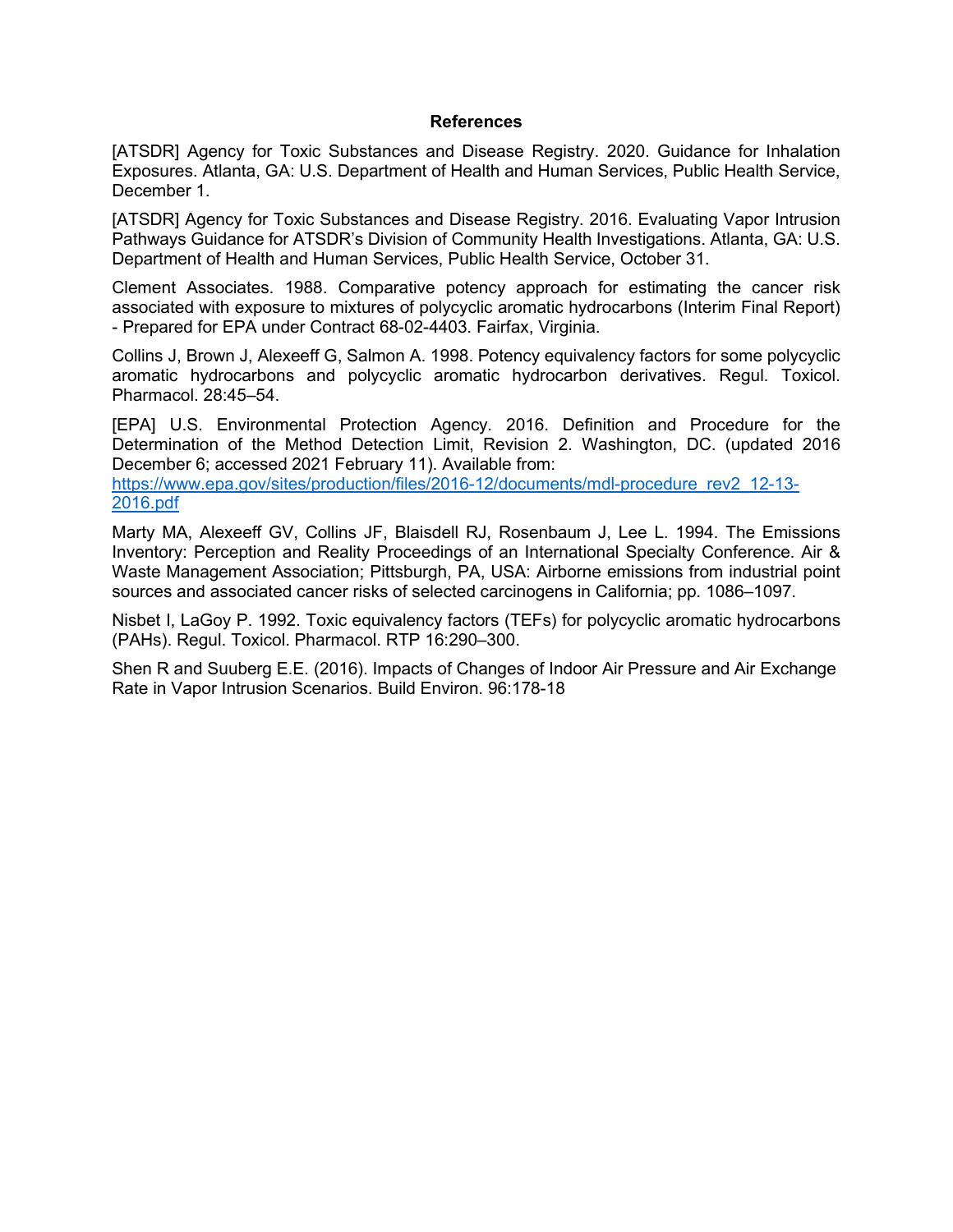Table 1: Concentration range (minimum and maximum) of compounds detected in indoor and outdoor air samples collected by Geosyntec Consultants at the Joseph A. Williams Elementary School in August and November 2020.

|                                       | <b>ATSDR CV</b>                                  |                        |        | <b>Indoor Concentration</b> |                                       | <b>Outdoor Concentration</b> |       |                                       |
|---------------------------------------|--------------------------------------------------|------------------------|--------|-----------------------------|---------------------------------------|------------------------------|-------|---------------------------------------|
| Compound                              | [USEPA<br><b>Residential Ambient Air</b><br>RSL] | Unit                   | Min    | Max                         | <b>Further</b><br>evaluation<br>[Y/N] | Min                          | Max   | <b>Further</b><br>evaluation<br>[Y/N] |
| 1,1,2-Trichloro-1,2,2-Trifluoroethane | $[30]$                                           | $\mu g/m^3$            | U      | U                           | N                                     | 0.35                         | 0.39  | N                                     |
| 1,2,4-Trichlorobenzene                | [0.002]                                          | $\mu$ g/m <sup>3</sup> | U      | U                           | $Y^{\star\star}$                      | U                            | U     | $Y^{\star\star}$                      |
| 1,2,4-Trimethylbenzene                | 60                                               | $\mu g/m^3$            | 0.22J  | 1.4                         | N                                     | 0.096                        | 0.13  | N                                     |
| 1,2-Dichloroethane                    | 0.038                                            | $\mu g/m^3$            | U      | U                           | $Y^*$                                 | U                            | U     | $Y^*$                                 |
| 1,4-Dichlorobenzene                   | 60                                               | $\mu$ g/m <sup>3</sup> | U      | U                           | N                                     | U                            | U     | N                                     |
| 1,3,5-Trimethylbenzene                | 60                                               | $\mu g/m^3$            | 0.12   | 0.67J                       | N                                     | U                            | U     | N                                     |
| 1,3-Dichlorobenzene                   | [200]                                            | $\mu g/m^3$            | 0.55   | 0.55                        | N                                     | U                            | U     | N                                     |
| 1,4-Dioxane                           | 0.2                                              | $\mu$ g/m <sup>3</sup> | U      | U                           | $Y^{\star\star}$                      | U                            | U     | $Y^{\star\star}$                      |
| Acetone                               | 31,000                                           | $\mu$ g/m <sup>3</sup> | 10     | 47                          | N                                     | 6.9                          | 9.2   | N                                     |
| <b>Benzene</b>                        | 0.13                                             | $\mu g/m^3$            | 0.15   | 1.1                         | Y                                     | 0.11                         | 0.43  | Y                                     |
| Carbon disulfide                      | 700                                              | $\mu g/m^3$            | 0.12   | 16                          | N                                     | 0.46                         | 2.5   | N                                     |
| Carbon tetrachloride                  | 0.17                                             | $\mu$ g/m <sup>3</sup> | 0.11   | 0.38J                       | Y                                     | 0.24                         | 0.31  | Y                                     |
| Chlorobenzene                         | [0.02]                                           | $\mu$ g/m <sup>3</sup> | U      | U                           | $Y^{\star\star}$                      | U                            | U     | $Y^{\star\star}$                      |
| Chloroform                            | 0.043                                            | $\mu$ g/m <sup>3</sup> | 0.19J  | 0.2J                        | Y                                     | U                            | U     | $Y^*$                                 |
| Chloromethane                         | 90                                               | $\mu g/m^3$            | 1.1    | 3.2                         | N                                     | 0.95                         | 1.3   | Ν                                     |
| Cyclohexane                           | 600                                              | $\mu g/m^3$            | 0.13J  | 0.45                        | N                                     | U                            | U     | Ν                                     |
| Dichlorodifluoromethane               | [100]                                            | $\mu g/m^3$            | 1.2    | 2.9                         | N                                     | 1.1                          | 1.3   | N                                     |
| Ethylbenzene                          | 260                                              | $\mu g/m^3$            | 0.25   | 0.93                        | N                                     | 0.087                        | 0.13  | N                                     |
| Hexachlorobutadiene                   | 0.045                                            | $\mu g/m^3$            | U      | U                           | $Y^{\star\star}$                      | U                            | U     | $Y^{\star\star}$                      |
| Hexane                                | 700                                              | $\mu g/m^3$            | 0.54   | 1.5J                        | N                                     | U                            | U     | N                                     |
| <b>Isopropyl alcohol</b>              | $[210]$                                          | $\mu g/m^3$            | 3.8    | 93                          | N                                     | 1.9                          | 4.8   | N                                     |
| Isopropylbenzene                      | 3,000                                            | $\mu$ g/m <sup>3</sup> | 0.1    | 0.14                        | N                                     | U                            | U     | N                                     |
| m-Xylene & p-Xylene                   | [100]                                            | $\mu$ g/m <sup>3</sup> | 0.52J  | 2.9                         | N                                     | 0.25                         | 0.39  | N                                     |
| <b>Methyl Ethyl Ketone</b>            | [5, 200]                                         | $\mu$ g/m <sup>3</sup> | 0.92J  | 5.1                         | N                                     | 1.3                          | 4.9   | N                                     |
| Methylene chloride                    | 63                                               | $\mu g/m^3$            | 1.4    | 48                          | $Y^*$                                 | 0.4                          | 0.4   | $Y^*$                                 |
| o-Xylene                              | [100]                                            | $\mu g/m^3$            | 0.34   | 1.2                         | N                                     | 0.1                          | 0.16  | N                                     |
| <b>Styrene</b>                        | 850                                              | $\mu$ g/m $^3$         | 0.087  | 0.77J                       | N                                     | 0.085                        | 0.085 | N                                     |
| Tetrachloroethene                     | 3.8                                              | $\mu$ g/m <sup>3</sup> | U      | 0.22J                       | Y*                                    | U                            | 1.5   | $Y^*$                                 |
| <b>Toluene</b>                        | 3,800                                            | $\mu g/m^3$            | 1.2    | 4.9                         | N                                     | 0.32                         | 0.61  | N                                     |
| <b>Total Xylenes</b>                  | 100                                              | ppb v/v                | 0.298  | 0.93                        | N                                     | 0.058                        | 0.129 | N                                     |
| Trichlorofluoromethane                | [5, 200]                                         | $\mu g/m^3$            | 0.78   | 1.4                         | N                                     | 0.86                         | 0.88  | N                                     |
| Acenaphthene                          | <b>NA</b>                                        | $\mu$ g/m <sup>3</sup> | 0.016J | 0.45J                       |                                       | U                            | U     |                                       |
| <b>Fluorene</b>                       | <b>NA</b>                                        | $\mu g/m^3$            | 0.021J | 0.15J                       |                                       | U                            | U     |                                       |
| Phenanthrene                          | <b>NA</b>                                        | $\mu g/m^3$            | 0.11J  | 0.86J                       |                                       | U                            | U     |                                       |
| Naphthalene                           | 3                                                | $\mu g/m^3$            | 0.18J  | 1.0J                        | N                                     | U                            | U     | Ν                                     |

**Y** *Chemical concentration is above ATSDR CV and therfore chosen for further evaluation.*

Y\* *Chemical concentration is below ATSDR CV but compound is a carcinogen an therefore automatically chosen for further evaluation.*

Y<sup>\*</sup> Chemical concentration is below method detection limit (MDL). Though MDL is above ATSDR CV and chemical is a carcinogen and therefore automatically chosen for further evaluation. Y\*\* *Chemical concentration is below MDL. Thgough, MDL is above ATSDRs CV. Possibility of potential risk cannot be eliminated. Compound needs ot be further evaluated.* 

| <b>ATSDR</b><br><b>CV</b> | = Agency for Toxic Substances and Disease Registry<br>= Comparison value        | Min/Max      | $=$ Minimum/Maximum<br>$=$ Yes                                                                       |
|---------------------------|---------------------------------------------------------------------------------|--------------|------------------------------------------------------------------------------------------------------|
| J                         | = Laboratory Report Identifier – Estimated value; value may not be              | <b>RSL</b>   | = US EPA Regional Screening Level                                                                    |
|                           | accurate. Spike recovery or relative percent difference outside of<br>criteria. | U            | = Laboratory Report Identifier - The compound was<br>analyzed for but not detected (was below method |
| $\mu$ g/m <sup>3</sup>    | = microgram per cubic meter                                                     |              | detection limit)                                                                                     |
| N                         | $= No$                                                                          | <b>USEPA</b> | = U.S. Environmental Protection Agency                                                               |
| <b>NA</b>                 | $=$ Not available                                                               |              | $= Yes$                                                                                              |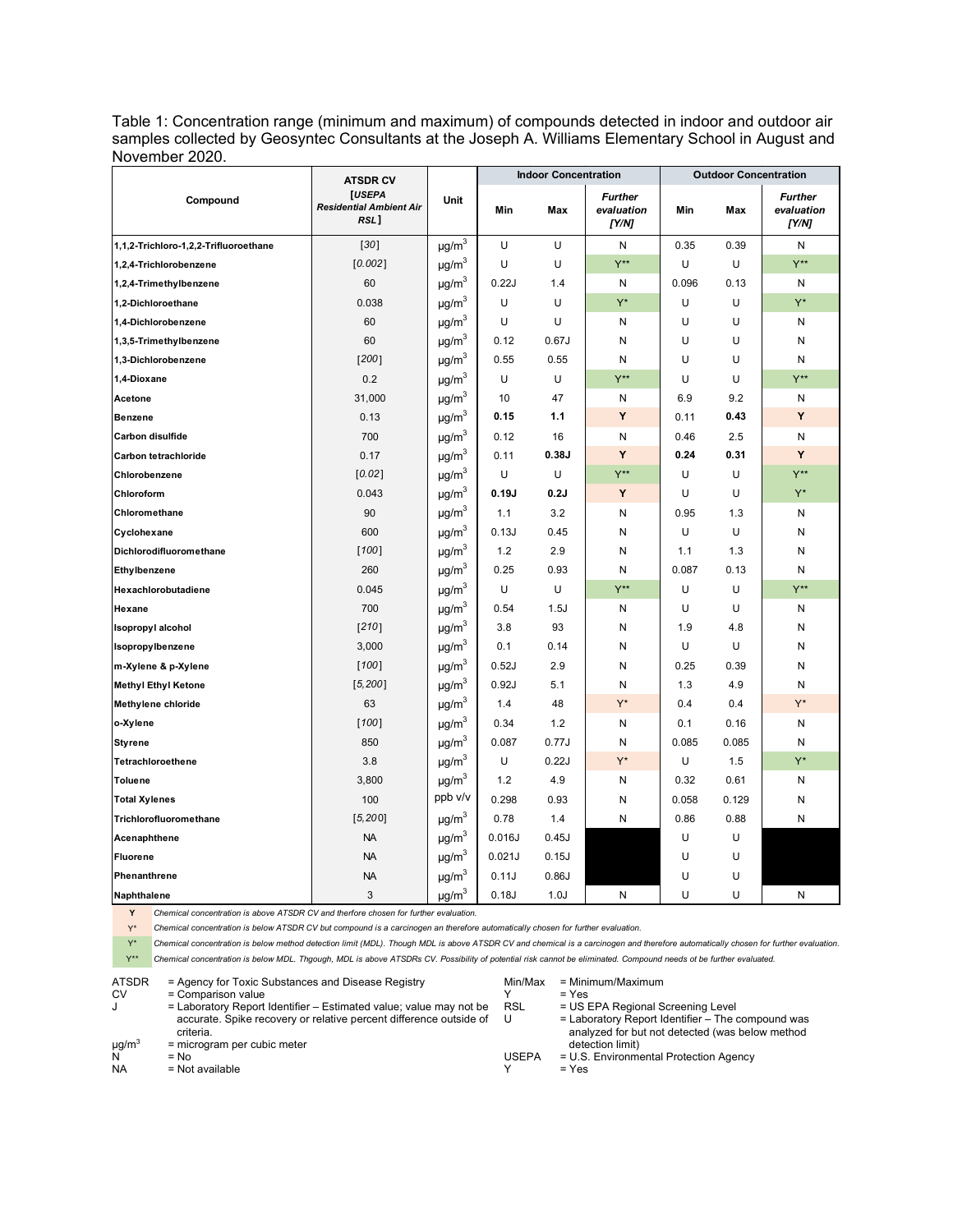Table 2: Concentration range (minimum and maximum) of compounds in air samples collected by GLE Associates, Inc. at the Joseph A Williams Elementary School in January 2021.

| Compound     | <b>ATSDR CV</b><br><b>[USEPA</b><br><b>Residential Ambient Air</b><br>RSL] | <b>Units</b>           | Location<br>[Indoor/Outdoor] | Min       | Max      | <b>Further</b><br>evaluation<br>Y/N |
|--------------|----------------------------------------------------------------------------|------------------------|------------------------------|-----------|----------|-------------------------------------|
| Acenaphthene | <b>NA</b>                                                                  | $\mu$ g/m <sup>3</sup> | <b>Unknown</b>               | < 0.00006 | < 0.0009 | Ν                                   |
| Naphthalene  | $\mu$ g/m <sup>3</sup><br>3                                                |                        | Unknown                      | < 0.00006 | 0.0009   | Ν                                   |

ATSDR = Agency for Toxic Substances and Disease Registry CV = Comparison value = Comparison value<br>= microgram per cubic meter<br>= No - v<br>µg/m<sup>3</sup><br>NA  $NA$  = Not available<br> $Max$  = Maximum Max = Maximum<br>Min = Minimum Min = Minimum<br>RSL = USEPA R = USEPA Regional Screening Level USEPA = U.S. Environmental Protection Agency  $\begin{array}{ccc} \mathsf{Y} & = \mathsf{Yes} \\ \mathsf{S} & = \mathsf{Less} \end{array}$ = Less than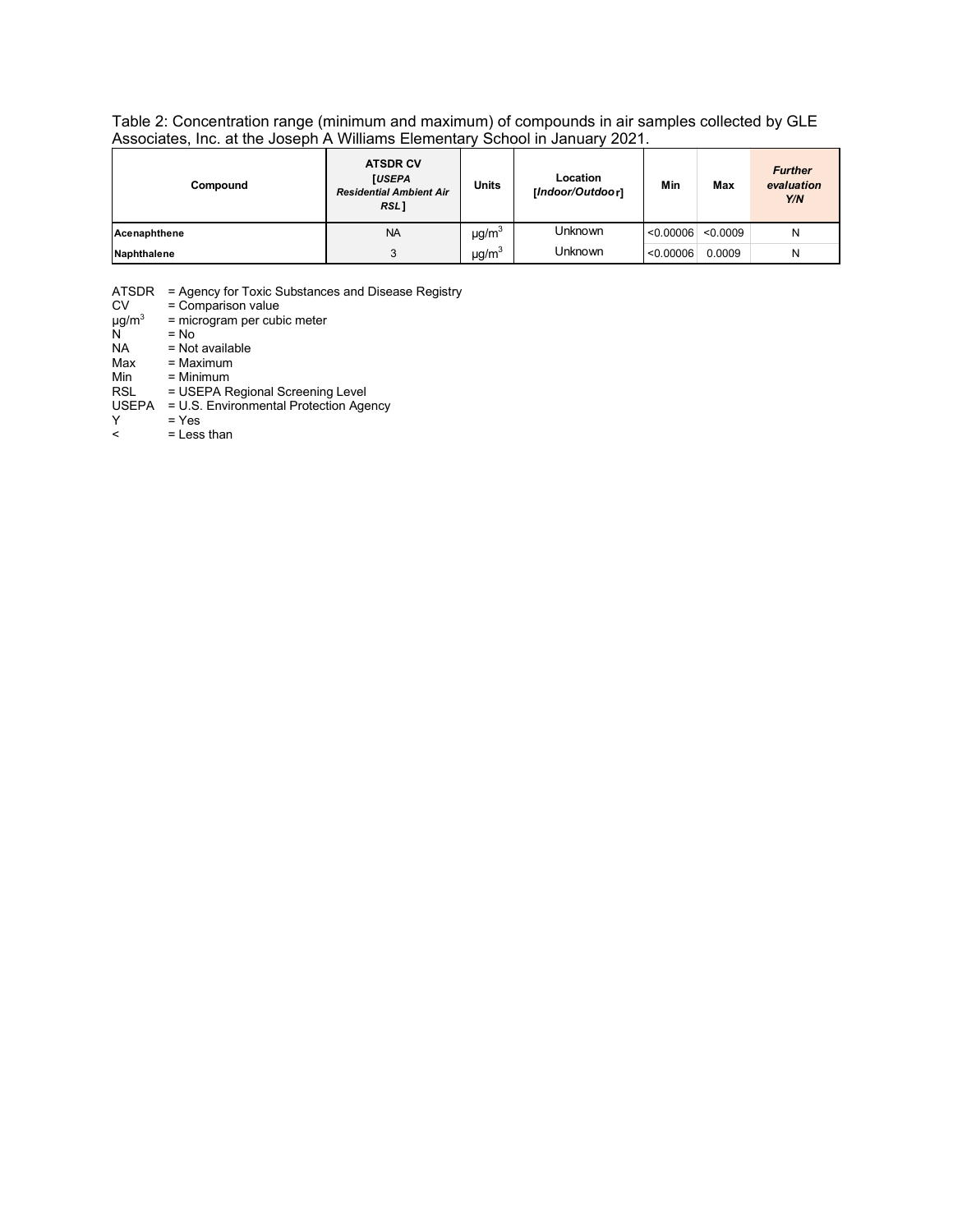Table 3: Maximum concentration of identified contaminant of concerns (COCs) (see Table 1: benzene, carbon tetrachloride and chloroform) used for further risk evaluation found in either/or **indoor** and **outdoor air** collected at the Joseph A Williams Elementary School between August and November 2020.

| <b>Building #</b> | Location                                     | Benzene ( $\mu$ g/m <sup>3</sup> ) | Carbon<br><b>Tetrachloride</b><br>$(\mu g/m^3)$ | <b>Chloroform</b><br>$(\mu g/m^3)$ | <b>Methylene</b><br>chloride<br>$(\mu g/m^3)$ | <b>Tetrachloroethene</b><br>$(\mu g/m^3)$ |
|-------------------|----------------------------------------------|------------------------------------|-------------------------------------------------|------------------------------------|-----------------------------------------------|-------------------------------------------|
|                   |                                              | 0.55J                              | 0.38J                                           | 0.19J                              | 20                                            | 0.22J                                     |
|                   |                                              | 1.1                                | 0.32J                                           | 0.2J                               | 48                                            |                                           |
|                   | <b>Indoor</b>                                | 0.22                               | 0.3                                             |                                    | 4.9                                           |                                           |
|                   |                                              | 0.25                               | 0.23                                            |                                    | 1.4                                           |                                           |
|                   |                                              | 0.43                               | 0.24                                            |                                    |                                               |                                           |
|                   | Outdoor                                      | 0.14                               | 0.26                                            |                                    | 0.4                                           |                                           |
|                   |                                              | 0.11                               | 0.24                                            |                                    |                                               |                                           |
|                   |                                              |                                    | 0.31                                            |                                    |                                               | 1.5                                       |
|                   | <b>ATSDR CV</b>                              | 0.13                               | 0.17                                            | 0.043                              | 63                                            | 3.8                                       |
|                   | IUR ( $\mu$ g/m <sup>3</sup> ) $\rightarrow$ | 7.8E-06                            | $6.0E-06$                                       | $2.3E-0.5$                         | 1.00E-08                                      | 2.60E-07                                  |

*Red: Concentration of a chemical of concern is above ATSDRs CV and therefore the chemical is further evaluated.*

*Blue: Chemical of concern was "not detected" (also called "non-detect") by the laboratory analysis method used. Though, in this specific case, the detection limited of the laboratory analysis used was higher than the ATDSR CV. It is important to understand that a "non-detect" can mean that the chemical was not in the sample, and it can also mean that the chemical was in the sample in a concentration too low to detect by the laboratory analysis method. Therefore, it is not possible to eliminate potential exposure and risk when the detection limit is above ATSDR's CV, but it is also not possible to perform an in-depth evaluation due to the lack of data.* 

*Green: Concentration of a chemical of concern is below ATSDRs CV. Though, the chemical is identified as a carcinogen and therefore further evaluated.*

ATSDR = Agency for Toxic Substances and Disease Registry

 $CV = Comparison value$ <br> $IUR = Inhalation unit risk$ 

 $\overline{a}$  = Inhalation unit risk for cancer (used for risk evaluation)

J = Laboratory Report Qualifier – Result is less than the reporting limit but greater than or equal to the method detection limit and the concentration is an approximate value. (Estimated value; value may not be accurate).

 $\mu$ g/m<sup>3</sup> = microgram per cubic meter<br>  $\mu$  = Laboratory Report Qualifier

 $U =$  Laboratory Report Qualifier – The compound was analyzed for but not detected above the method detection limit.<br>  $\frac{H}{H} = N$ umber

 $=$  Number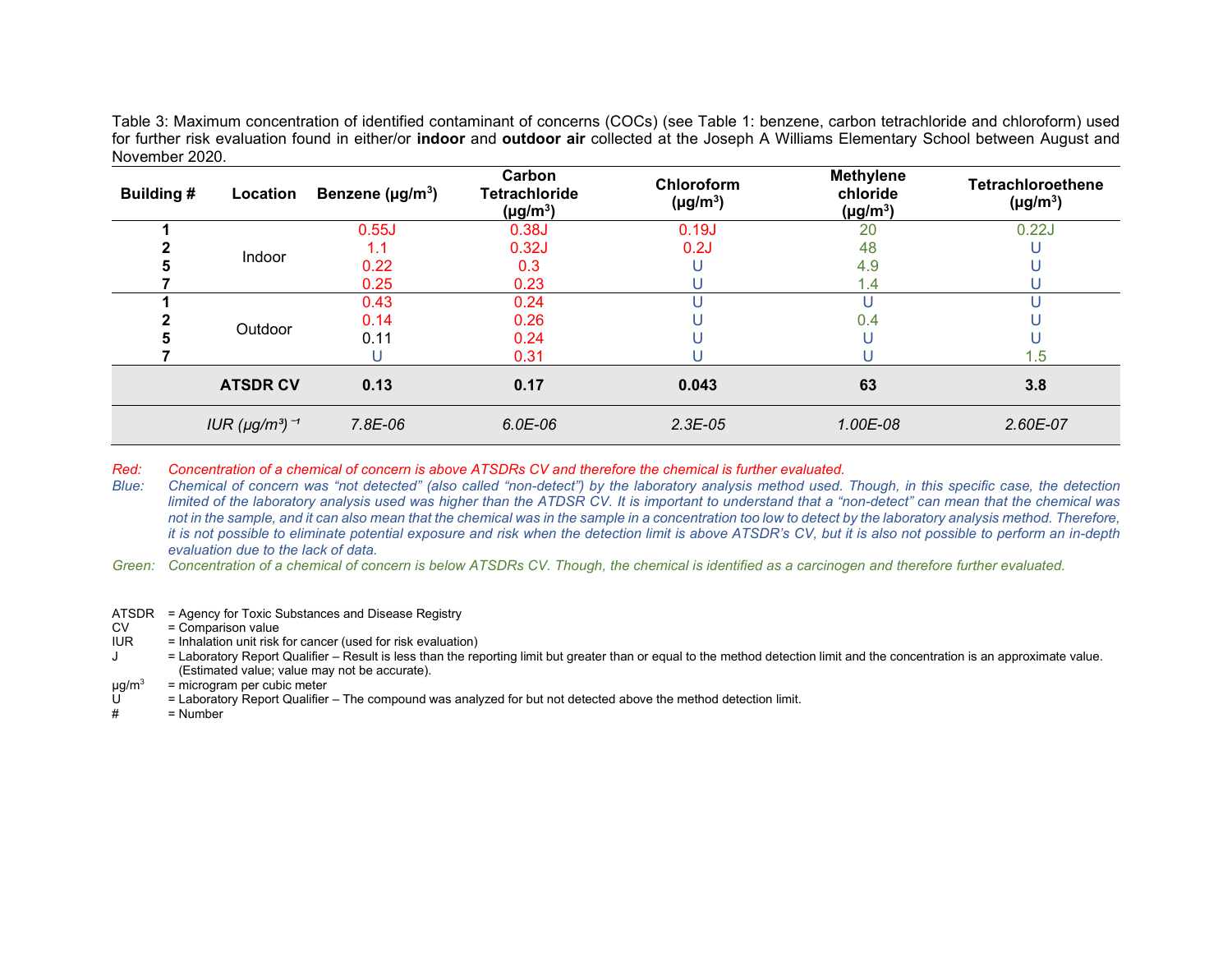Table 4: Input parameter for evaluating the development of possible adverse health risks (increase non-cancer and cancer) due to exposure to (a) indoor and (b) outdoor air at J. Williams Elementary school containing contaminants of possible concern.

#### (a) Indoor Air Input Parameters

| <b>School Grade</b><br>Level | Age<br>(years) | <b>Seasonal</b><br><b>Break</b> | <b>Daily</b><br>exposure<br>Time<br>(hr/day) | <b>Exposure</b><br><b>Frequency</b><br>(days/week) | <b>Exposure</b><br><b>Duration</b><br>(weeks/yr) | Average<br>Time<br>(yr) | <b>Adjusted</b><br><b>Exposure</b><br><b>Factor</b><br>(non-<br>cancer) | <b>Adjusted</b><br><b>Exposure</b><br>Factor (cancer) |
|------------------------------|----------------|---------------------------------|----------------------------------------------|----------------------------------------------------|--------------------------------------------------|-------------------------|-------------------------------------------------------------------------|-------------------------------------------------------|
| Kindergarten                 | 5 < 6          | Yes                             | 5.3                                          | 5                                                  | 39                                               |                         | 0.12                                                                    | 0.002                                                 |
|                              |                | No                              | 5.3                                          |                                                    | 47                                               |                         | 0.14                                                                    | 0.002                                                 |
| 1st to 5th                   | 6 < 11         | Yes                             | 6.6                                          |                                                    | 39                                               |                         | 0.15                                                                    | 0.009                                                 |
| grades                       |                | No                              | 6.6                                          | 5                                                  | 47                                               | 5                       | 0.18                                                                    | 0.011                                                 |
| <b>Full-time worker</b>      |                | Yes                             | 7                                            | 5                                                  |                                                  | 20                      | 0.20                                                                    | 0.051                                                 |
| <b>Part-time worker</b>      | 18 < 64        | Yes                             | 3                                            | 5                                                  | 50                                               | 3.1                     | 0.09                                                                    | 0.003                                                 |

#### (b) Outdoor Air Input Parameters

| <b>School Grade</b><br>Level | Age<br>(years) | <b>Seasonal</b><br><b>Break</b> | <b>Daily</b><br>exposure<br>Time<br>(hr/day) | <b>Exposure</b><br><b>Frequency</b><br>(days/week) | <b>Exposure</b><br><b>Duration</b><br>(weeks/yr) | Average<br>Time<br>(yr) | <b>Adjusted</b><br><b>Exposure</b><br><b>Factor</b><br>(non-<br>cancer) | <b>Adjusted</b><br><b>Exposure</b><br>Factor (cancer) |
|------------------------------|----------------|---------------------------------|----------------------------------------------|----------------------------------------------------|--------------------------------------------------|-------------------------|-------------------------------------------------------------------------|-------------------------------------------------------|
| Kindergarten                 |                | Yes                             | 1.43                                         |                                                    | 39                                               |                         | 0.03                                                                    | 0.0004                                                |
|                              | 5 < 6          | No                              | 1.43                                         | 5                                                  | 47                                               |                         | 0.04                                                                    | 0.0004                                                |
| 1st to 5th                   |                | Yes                             | 1.47                                         |                                                    | 39                                               |                         | 0.03                                                                    | 0.003                                                 |
| grades                       | 6 < 11         | No                              | 1.47                                         | 5                                                  | 47                                               | 5                       | 0.04                                                                    | 0.003                                                 |
| <b>Full-time worker</b>      |                | Yes                             | $\overline{2}$                               | 5                                                  |                                                  | 20                      | 0.06                                                                    | 0.015                                                 |
| Part-time worker             | 18 < 64        | Yes                             | $\overline{2}$                               | 5                                                  | 50                                               | 3.1                     | 0.06                                                                    | 0.002                                                 |

 $Yr = Year$ 

 $Hr = Hour$ <br>  $\leq$  = Less t = Less than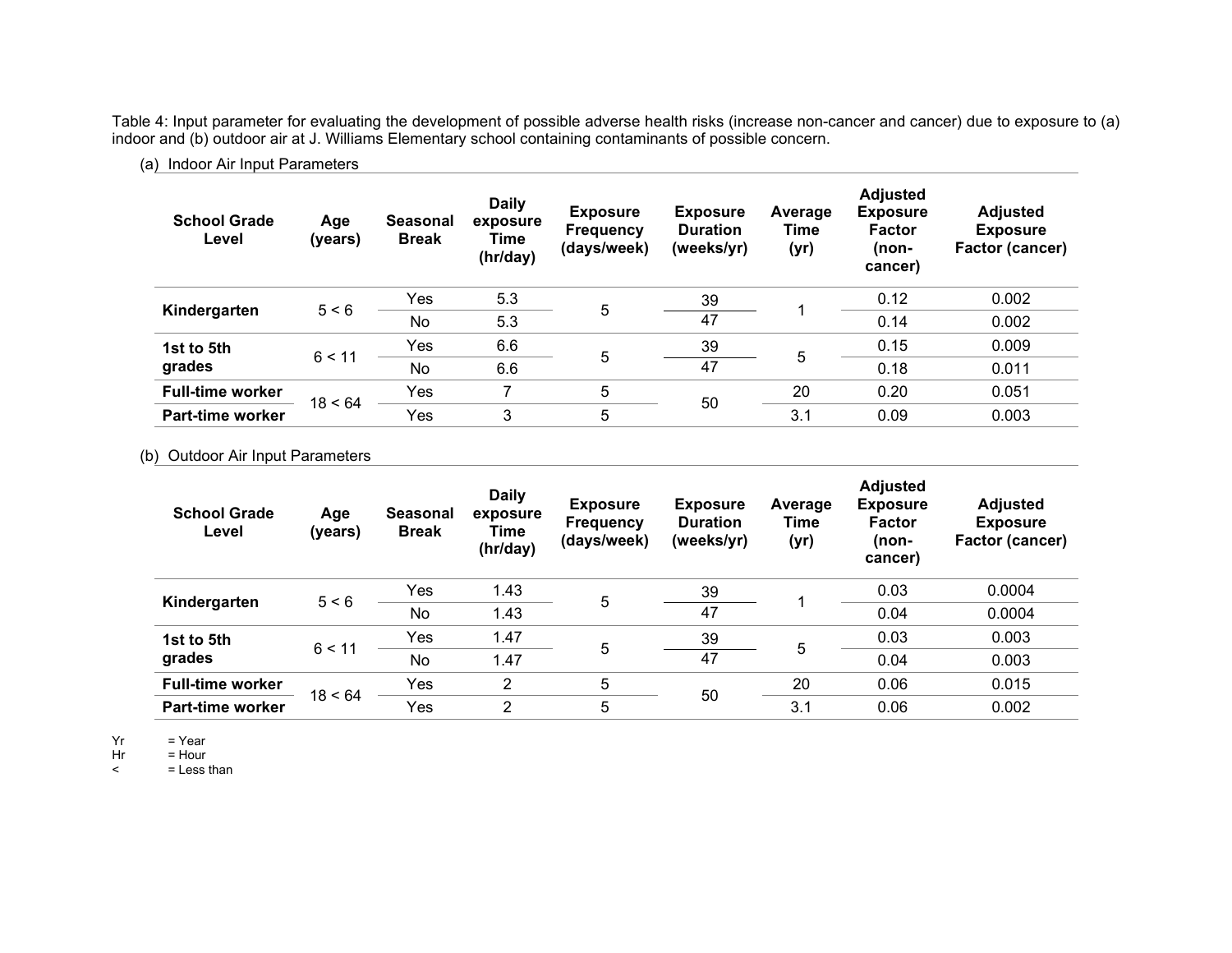Table 5: Estimated non-cancer and cancer risk for students at J. Williams Elementary School exposed to (a) indoor and (b) outdoor air in/near Building 1 containing benzene, carbon tetrachloride, chloroform above their respective ATSDR's Comparison Values, as well as the additional carcinogens methylene chloride and tetrachloroethene.

|                           |                                                                                                                                   |                                        |        | <b>Increased Non-Cancer Risk</b><br>(Chronic Hazard Quotient - HQ) |                     | <b>Increased Cancer Risk</b><br>(Lifetime) |                            |                            |  |
|---------------------------|-----------------------------------------------------------------------------------------------------------------------------------|----------------------------------------|--------|--------------------------------------------------------------------|---------------------|--------------------------------------------|----------------------------|----------------------------|--|
| <b>Seasonal</b><br>Break? | <b>Contaminant of</b><br><b>Concern</b>                                                                                           | <b>School student</b><br>(age - years) |        | <b>Full-time</b><br>worker                                         | Part-time<br>worker | <b>School student</b><br>(age - years)     | <b>Full-time</b><br>worker | <b>Part-time</b><br>worker |  |
|                           |                                                                                                                                   | 5 < 6                                  | 6 < 11 |                                                                    | 18 < 64             | 5 < 11                                     |                            | 18 < 64                    |  |
| <b>Yes</b>                | <b>Benzene</b><br>Carbon<br><b>Tetrachloride</b><br><b>Chloroform</b><br><b>Methylene</b><br>chloride<br><b>Tetrachloroethene</b> | HQ < 1                                 |        |                                                                    | HQ < 1              | $< 1E - 06$                                | $< 1E - 06$                |                            |  |
| <b>No</b>                 | <b>Benzene</b><br>Carbon<br><b>Tetrachloride</b><br><b>Chloroform</b><br><b>Methylene</b><br>chloride<br><b>Tetrachloroethene</b> | HQ < 1                                 |        | HQ < 1                                                             |                     | $< 1E - 06$                                | $< 1E - 06$                |                            |  |

(a) Indoor Air

#### (b) Outdoor Air

| Seasonal<br>Break? | Contaminant<br>of Concern      |                                        |        | <b>Increased Non-Cancer Risk</b><br>(Chronic Hazard Quotient - HQ) |  | <b>Increased Cancer Risk</b><br>(Lifetime) |                            |                     |  |
|--------------------|--------------------------------|----------------------------------------|--------|--------------------------------------------------------------------|--|--------------------------------------------|----------------------------|---------------------|--|
|                    |                                | <b>School student</b><br>(age - years) |        | <b>Full-time</b><br><b>Part-time</b><br>worker<br>worker           |  | <b>School student</b><br>(age - years)     | <b>Full-time</b><br>worker | Part-time<br>worker |  |
|                    |                                | 5 < 6                                  | 6 < 11 | 18 < 64                                                            |  | 5 < 11                                     | 18 < 64                    |                     |  |
|                    | <b>Benzene</b>                 | HQ < 1                                 |        | HQ < 1                                                             |  |                                            | $< 1F - 06$                |                     |  |
| <b>Yes</b>         | Carbon<br><b>Tetrachloride</b> |                                        |        |                                                                    |  | $<$ 1E - 06                                |                            |                     |  |
| <b>No</b>          | <b>Benzene</b><br>Carbon       | HQ < 1                                 |        | HQ < 1                                                             |  | $<$ 1E - 06                                | $< 1E - 06$                |                     |  |
|                    | <b>Tetrachloride</b>           |                                        |        |                                                                    |  |                                            |                            |                     |  |

HQ = Hazard quotient (HQ < 1, no potential increased risk of developing non-cancer health effects)

 $=$  Less than

 $1E-06$  = One in a million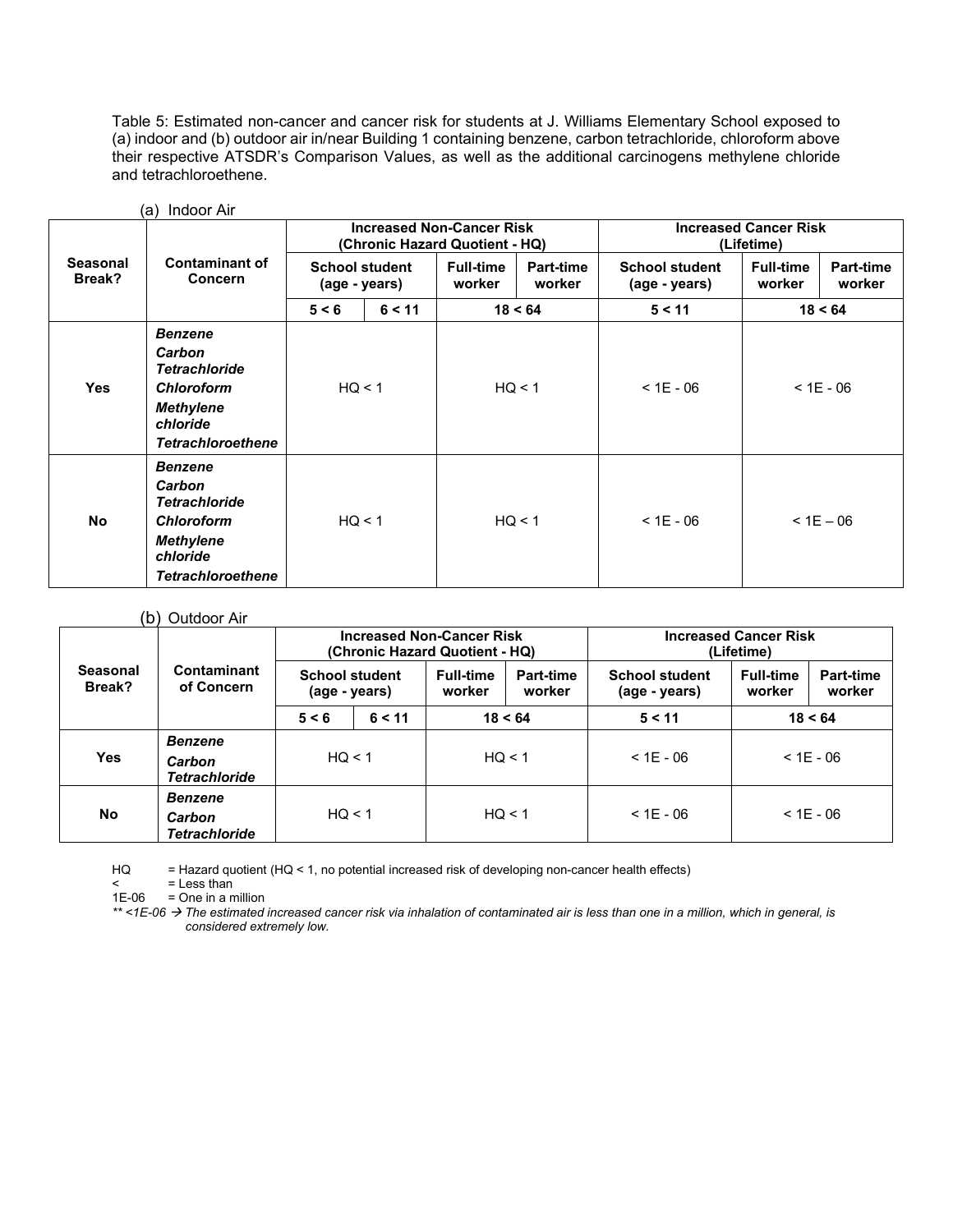Table 6: Estimated non-cancer and cancer risk for students at J. Williams Elementary School exposed to (a) indoor and (b) outdoor air in/near Building 2 containing benzene, carbon tetrachloride and chloroform above their respective ATSDR's Comparison Values, as well as the additional carcinogen methylene chloride.

| <b>Seasonal</b><br>Break? |                                                                                                       |                                        |        | <b>Increased Non-Cancer Risk</b><br>(Chronic Hazard Quotient - HQ) |                            | <b>Increased Cancer Risk</b><br>(Lifetime) |                            |                            |  |
|---------------------------|-------------------------------------------------------------------------------------------------------|----------------------------------------|--------|--------------------------------------------------------------------|----------------------------|--------------------------------------------|----------------------------|----------------------------|--|
|                           | <b>Contaminant of</b><br><b>Concern</b>                                                               | <b>School student</b><br>(age - years) |        | <b>Full-time</b><br>worker                                         | <b>Part-time</b><br>worker | <b>School student</b><br>(age - years)     | <b>Full-time</b><br>worker | <b>Part-time</b><br>worker |  |
|                           |                                                                                                       | 5 < 6                                  | 6 < 11 |                                                                    | 18 < 64                    | 5 < 11                                     |                            | 18 < 64                    |  |
| <b>Yes</b>                | <b>Benzene</b><br>Carbon<br><b>Tetrachloride</b><br><b>Chloroform</b><br><b>Methylene</b><br>chloride | HQ < 1                                 |        |                                                                    | HQ < 1                     | $< 1E - 06$                                | $< 1E - 06$                |                            |  |
| <b>No</b>                 | <b>Benzene</b><br>Carbon<br><b>Tetrachloride</b><br><b>Chloroform</b><br><b>Methylene</b><br>chloride | HQ < 1                                 |        | HQ < 1                                                             |                            | $< 1E - 06$                                | $< 1E - 06$                |                            |  |

#### (a) Indoor Air

#### (b) Outdoor Air

| Seasonal<br>Break? |                                         |                                        |        | <b>Increased Non-Cancer Risk</b><br>(Chronic Hazard Quotient - HQ) |                            | <b>Increased Cancer Risk</b><br>(Lifetime) |                            |                            |  |
|--------------------|-----------------------------------------|----------------------------------------|--------|--------------------------------------------------------------------|----------------------------|--------------------------------------------|----------------------------|----------------------------|--|
|                    | <b>Contaminant of</b><br><b>Concern</b> | <b>School student</b><br>(age - years) |        | <b>Full-time</b><br>worker                                         | <b>Part-time</b><br>worker | <b>School student</b><br>(age - years)     | <b>Full-time</b><br>worker | <b>Part-time</b><br>worker |  |
|                    |                                         | 5 < 6                                  | 6 < 11 |                                                                    | 18 < 64                    | 5 < 11                                     |                            | 18 < 64                    |  |
|                    | <b>Benzene</b>                          |                                        |        |                                                                    |                            |                                            |                            |                            |  |
| <b>Yes</b>         | Carbon<br><b>Tetrachloride</b>          |                                        | HQ < 1 | HQ < 1                                                             |                            | $< 1E - 06$                                | $< 1E - 06$                |                            |  |
|                    | <b>Chloroform</b>                       |                                        |        |                                                                    |                            |                                            |                            |                            |  |
|                    | <b>Methylene</b><br>chloride            |                                        |        |                                                                    |                            |                                            |                            |                            |  |
|                    | <b>Benzene</b>                          |                                        |        |                                                                    |                            |                                            |                            |                            |  |
| <b>No</b>          | Carbon<br><b>Tetrachloride</b>          |                                        | HQ < 1 |                                                                    | HQ < 1                     | $< 1E - 06$                                | $< 1E - 06$                |                            |  |
|                    | <b>Chloroform</b>                       |                                        |        |                                                                    |                            |                                            |                            |                            |  |
|                    | <b>Methylene</b><br>chloride            |                                        |        |                                                                    |                            |                                            |                            |                            |  |

HQ = Hazard quotient (HQ < 1, no potential increased risk of developing non-cancer health effect)

= Less than

 $1E-06$  = One in a million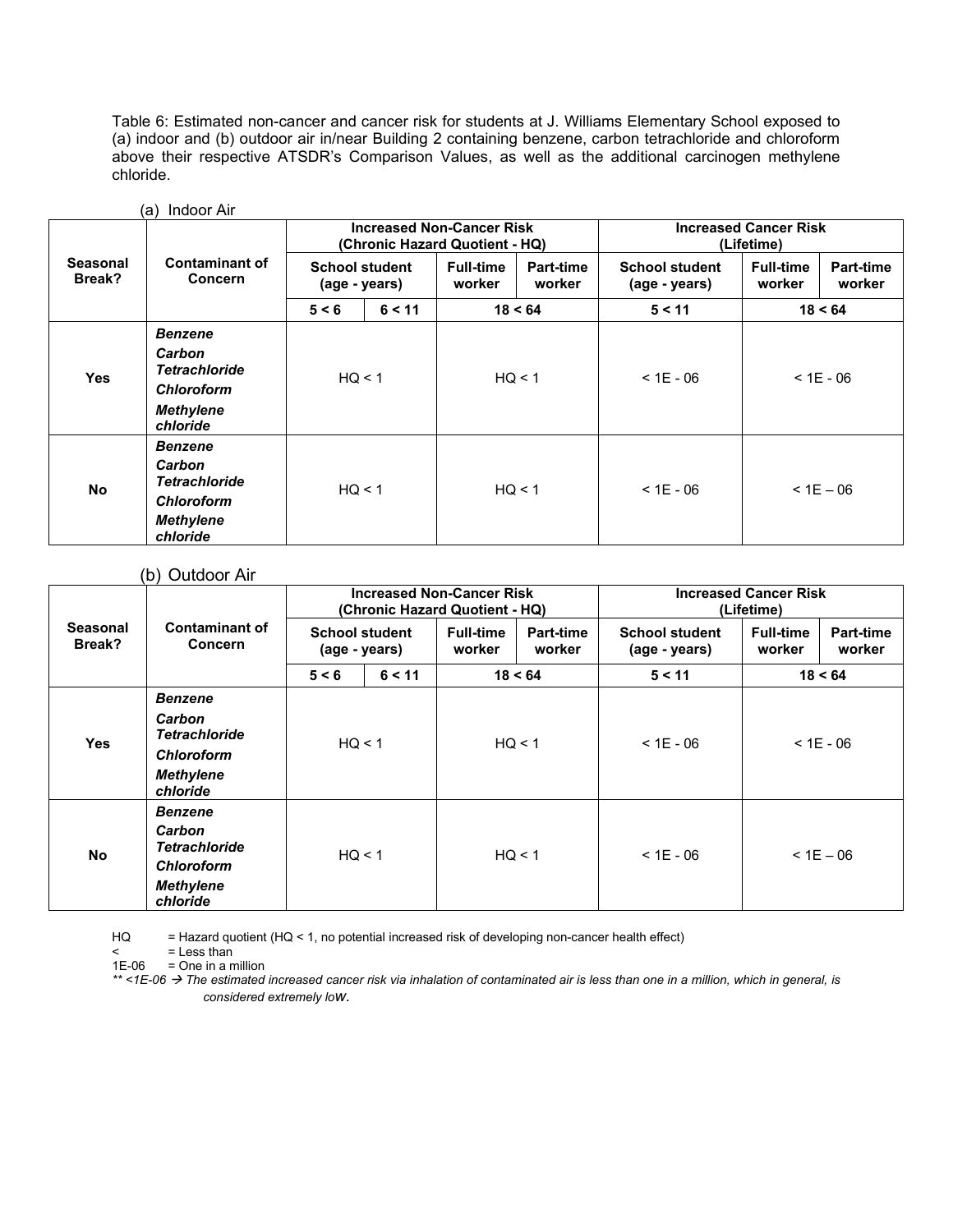Table 7: Estimated non-cancer and cancer risk for students at J. Williams Elementary School exposed to (a) indoor and (b) outdoor air in/near Building 5 containing benzene and carbon tetrachloride above their respective ATSDR's Comparison Values, as well as the additional carcinogen methylene chloride.

(a) Indoor Air

| <b>Seasonal</b><br>Break? |                                         |                                        |        | <b>Increased Non-Cancer Risk</b><br>(Chronic Hazard Quotient - HQ) |                            | <b>Increased Cancer Risk</b><br>(Lifetime) |                            |                            |  |
|---------------------------|-----------------------------------------|----------------------------------------|--------|--------------------------------------------------------------------|----------------------------|--------------------------------------------|----------------------------|----------------------------|--|
|                           | <b>Contaminant of</b><br><b>Concern</b> | <b>School student</b><br>(age - years) |        | <b>Full-time</b><br>worker                                         | <b>Part-time</b><br>worker | <b>School student</b><br>(age - years)     | <b>Full-time</b><br>worker | <b>Part-time</b><br>worker |  |
|                           |                                         | 6 < 11<br>5 < 6                        |        |                                                                    | 18 < 64                    | 5 < 11                                     | 18 < 64                    |                            |  |
|                           | <b>Benzene</b>                          |                                        |        |                                                                    |                            |                                            |                            |                            |  |
| <b>Yes</b>                | Carbon<br><b>Tetrachloride</b>          | HQ < 1                                 |        | HQ < 1                                                             |                            | $< 1E - 06$                                | $< 1E - 06$                |                            |  |
|                           | <b>Chloroform</b>                       |                                        |        |                                                                    |                            |                                            |                            |                            |  |
|                           | <b>Methylene</b><br>chloride            |                                        |        |                                                                    |                            |                                            |                            |                            |  |
|                           | <b>Benzene</b>                          |                                        |        |                                                                    |                            |                                            |                            |                            |  |
| No                        | Carbon<br><b>Tetrachloride</b>          |                                        |        |                                                                    | HQ < 1                     | $< 1E - 06$                                | $< 1E - 06$                |                            |  |
|                           | <b>Chloroform</b>                       |                                        | HQ < 1 |                                                                    |                            |                                            |                            |                            |  |
|                           | <b>Methylene</b><br>chloride            |                                        |        |                                                                    |                            |                                            |                            |                            |  |

(b) Outdoor Air

|                           |                                | <b>Increased Non-Cancer Risk</b><br>(Chronic Hazard Quotient - HQ) |  |                                                   |  | <b>Increased Cancer Risk</b><br>(Lifetime) |                            |                     |
|---------------------------|--------------------------------|--------------------------------------------------------------------|--|---------------------------------------------------|--|--------------------------------------------|----------------------------|---------------------|
| <b>Seasonal</b><br>Break? | Contaminant<br>of Concern      | <b>School student</b><br>(age - years)                             |  | <b>Full-time</b><br>Part-time<br>worker<br>worker |  | <b>School student</b><br>(age - years)     | <b>Full-time</b><br>worker | Part-time<br>worker |
|                           |                                | 6 < 11<br>18 < 64<br>5 < 6                                         |  | 5 < 11<br>18 < 64                                 |  |                                            |                            |                     |
|                           | <b>Benzene</b>                 | HQ < 1                                                             |  | HQ < 1                                            |  |                                            | $<$ 1E -06                 |                     |
| <b>Yes</b>                | Carbon<br><b>Tetrachloride</b> |                                                                    |  |                                                   |  | $<$ 1E -06                                 |                            |                     |
|                           | <b>Benzene</b>                 |                                                                    |  | HQ < 1                                            |  |                                            |                            |                     |
| <b>No</b>                 | Carbon<br><b>Tetrachloride</b> | HQ < 1                                                             |  |                                                   |  | $<$ 1E -06                                 | $<$ 1E -06                 |                     |

HQ = Hazard quotient (HQ < 1, no potential increased risk of developing non-cancer health effect)

 $\le$  = Less than<br>1E-06 = One in a n

= One in a million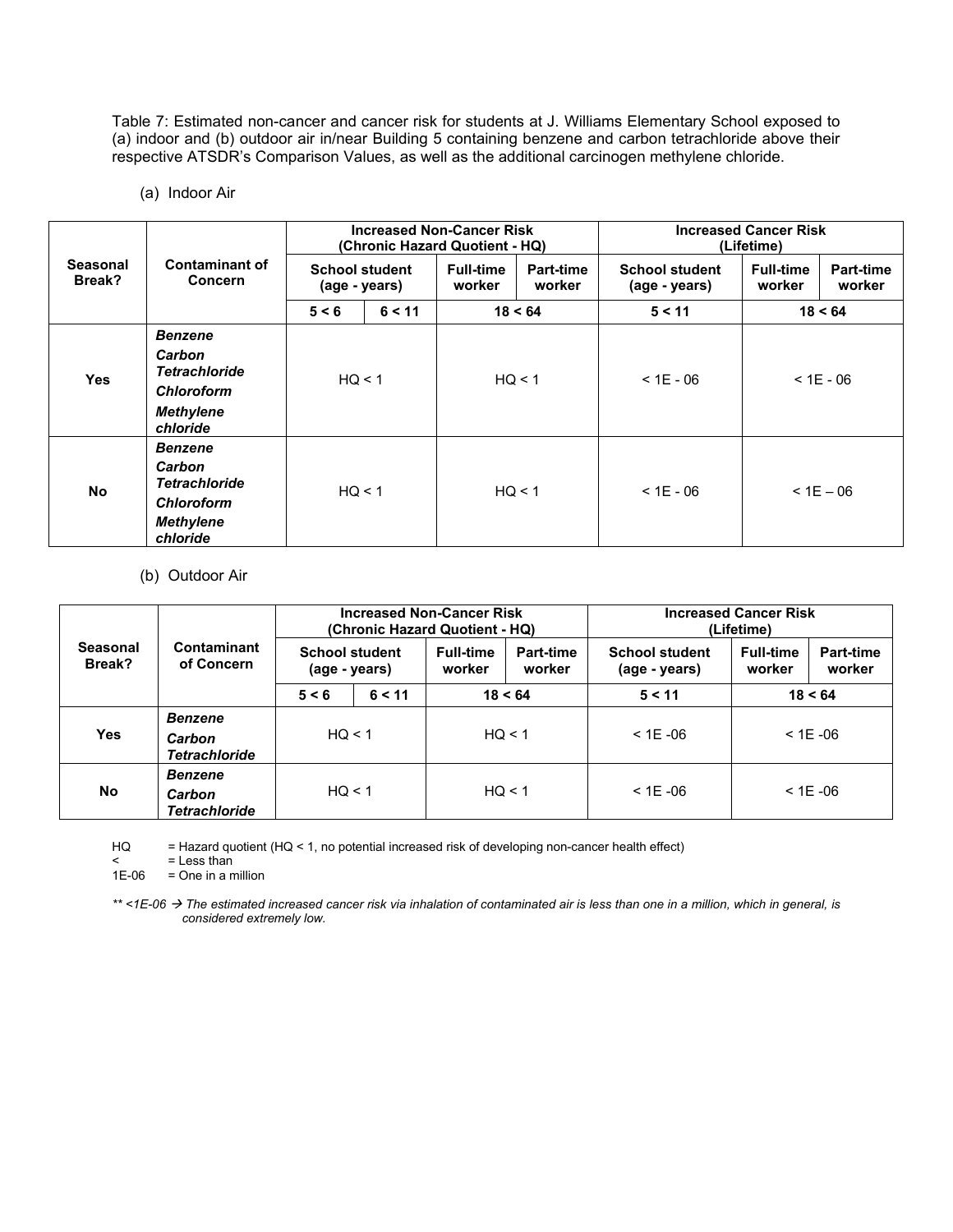Table 8: Estimated non-cancer and cancer risk for students at J. Williams Elementary School exposed to (a) indoor and (b) outdoor air in/near Building 7 containing benzene and carbon tetrachloride above their respective ATSDR's Comparison Values, as well as the additional carcinogens methylene chloride and tetrachloroethene.

(a) Indoor Air

|                           |                                                                                                       | <b>Increased Non-Cancer Risk</b><br>(Chronic Hazard Quotient - HQ) |  |                                                          |        | <b>Increased Cancer Risk</b><br>(Lifetime) |                            |                            |
|---------------------------|-------------------------------------------------------------------------------------------------------|--------------------------------------------------------------------|--|----------------------------------------------------------|--------|--------------------------------------------|----------------------------|----------------------------|
| <b>Seasonal</b><br>Break? | <b>Contaminant of</b><br><b>Concern</b>                                                               | <b>School student</b><br>(age - years)                             |  | <b>Full-time</b><br><b>Part-time</b><br>worker<br>worker |        | <b>School student</b><br>(age - years)     | <b>Full-time</b><br>worker | <b>Part-time</b><br>worker |
|                           |                                                                                                       | 5 < 6<br>6 < 11                                                    |  | 18 < 64                                                  |        | 5 < 11                                     | 18 < 64                    |                            |
| <b>Yes</b>                | <b>Benzene</b><br>Carbon<br><b>Tetrachloride</b><br><b>Chloroform</b><br><b>Methylene</b><br>chloride | HQ < 1                                                             |  |                                                          | HQ < 1 | $< 1E - 06$                                | $< 1E - 06$                |                            |
| <b>No</b>                 | <b>Benzene</b><br>Carbon<br><b>Tetrachloride</b><br><b>Chloroform</b><br><b>Methylene</b><br>chloride | HQ < 1                                                             |  | HQ < 1                                                   |        | $< 1E - 06$<br>$< 1E - 06$                 |                            |                            |

#### (b) Outdoor Air

|                           |                                                                                 | <b>Increased Non-Cancer Risk</b><br>(Chronic Hazard Quotient - HQ) |  |                            |                            | <b>Increased Cancer Risk</b><br>(Lifetime) |                            |                     |
|---------------------------|---------------------------------------------------------------------------------|--------------------------------------------------------------------|--|----------------------------|----------------------------|--------------------------------------------|----------------------------|---------------------|
| <b>Seasonal</b><br>Break? | <b>Contaminant of</b><br><b>Concern</b>                                         | <b>School student</b><br>(age - years)                             |  | <b>Full-time</b><br>worker | <b>Part-time</b><br>worker | <b>School student</b><br>(age - years)     | <b>Full-time</b><br>worker | Part-time<br>worker |
|                           |                                                                                 | 18 < 64<br>5 < 6<br>6 < 11                                         |  | 5 < 11<br>18 < 64          |                            |                                            |                            |                     |
| <b>Yes</b>                | Carbon<br><b>Tetrachloride</b><br>Chloroform<br><b>Tetrachloroethene</b>        | HQ < 1                                                             |  | HQ < 1                     |                            | $<$ 1E - 06<br>$<$ 1E - 06                 |                            |                     |
| No                        | Carbon<br><b>Tetrachloride</b><br><b>Chloroform</b><br><b>Tetrachloroethene</b> | HQ < 1                                                             |  | HQ < 1                     |                            | $<$ 1E - 06                                |                            | $< 1E - 06$         |

HQ = Hazard quotient (HQ < 1, no potential increased risk of developing non-cancer health effect)

 $\leq$  = Less than

 $1E-06$  = One in a million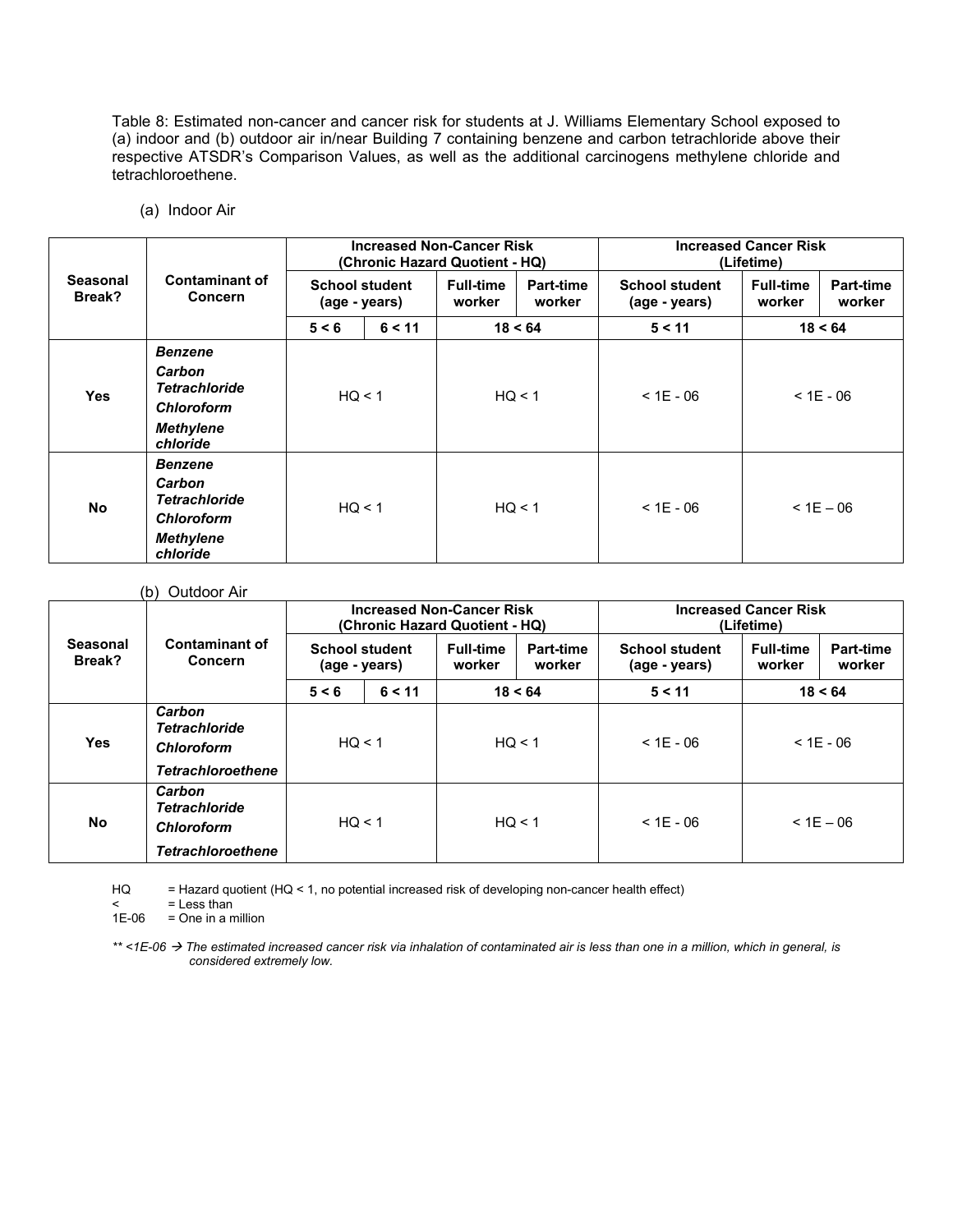#### **APPENDIX A. EXPLANATION OF HUMAN HEALTH RISK EVALUATION FOR INDOOR/OUTDOOR AIR INHALATION EXPOSURE SCENARIOS.**

FDOH health risk assessors followed the ATSDR's "Guidance for Inhalation Exposures (GIE)"<sup>1</sup> published on December 1, 2020. The guidance provides health assessors with direction on how to estimate air-related exposures to contaminants of concern based on a variety of exposure scenarios, including some for schools.

Inhalation exposures are initially evaluated using ATSDRs health-based comparison values (CVs) and other health guidelines. CVs are media-specific concentrations derived from health guidelines using default exposure assumptions and are used to screen/identify contaminants for further evaluation. If a contaminant concentration exceeds its respective ATSDR CV or is a carcinogen, the contaminant is identified as a contaminant of concern (COC) and is considered for a further health risk evaluation. Health guidelines include ATSDR's minimal risk levels (MRLs), EPA reference doses (RfDs) and EPA reference concentrations (RfCs). These health guidelines are for non-cancerous endpoints.

Once the COC is identified for further evaluation, the health risk assessor estimates the possible development of non-cancer health risk and/or increased cancer risk due to exposure to contaminated air by following Equations 1 through 3, respectively. Lifetime increased cancer risk can be calculated by adding individual increased cancer risk for each age group.

$$
Non-Cancer Risk (HQ) = \frac{EPC (µg/m^3) x EF}{MRL_{Inhalation} (µg/m^3)}
$$
  
Equation 1

$$
Increase d Cancer Risk (ICR) = IUR x EPC (µq/m3) x EF
$$

*Equation 2*

$$
ICR_{Lifetime} = ICR_{5<6yrs} + ICR_{6<11yrs}
$$

*Equation 3*

| EPC.                  | = Exposure point concentration (or maximum concentration) of the contaminant of concern              |
|-----------------------|------------------------------------------------------------------------------------------------------|
| EF                    | = Exposure factor                                                                                    |
| HQ                    | = Hazard quotient                                                                                    |
| <b>ICR</b>            | = Increased Cancer Risk (shown with example age group exampled for J. Williams Elementary<br>School) |
| IUR                   | $= ATSDR$ Inhalation unit risk                                                                       |
| <b>MRL</b> Inhalation | = ATSDRs Minimal Risk Level for inhalation exposure (chemical specific)                              |

The exposure factor (EF) is derived using several variables such as daily exposure times (ET), exposure frequencies ( $E_{R}$ ), exposure durations (ED) and total average times (AT) (Equation 4):

$$
EF = ET \times EFR_R \times ED \times AT
$$

*Equation 4*

Understanding the activity patterns of the population that is being evaluated provides assumptions about the components used to compute the exposure factor (EF). The students and employees

<sup>1</sup> [ATSDR] Agency for Toxic Substances and Disease Registry. 2020. Guidance for Inhalation Exposures. Atlanta, GA: U.S. Department of Health and Human Services, Public Health Service, December 1, 2020.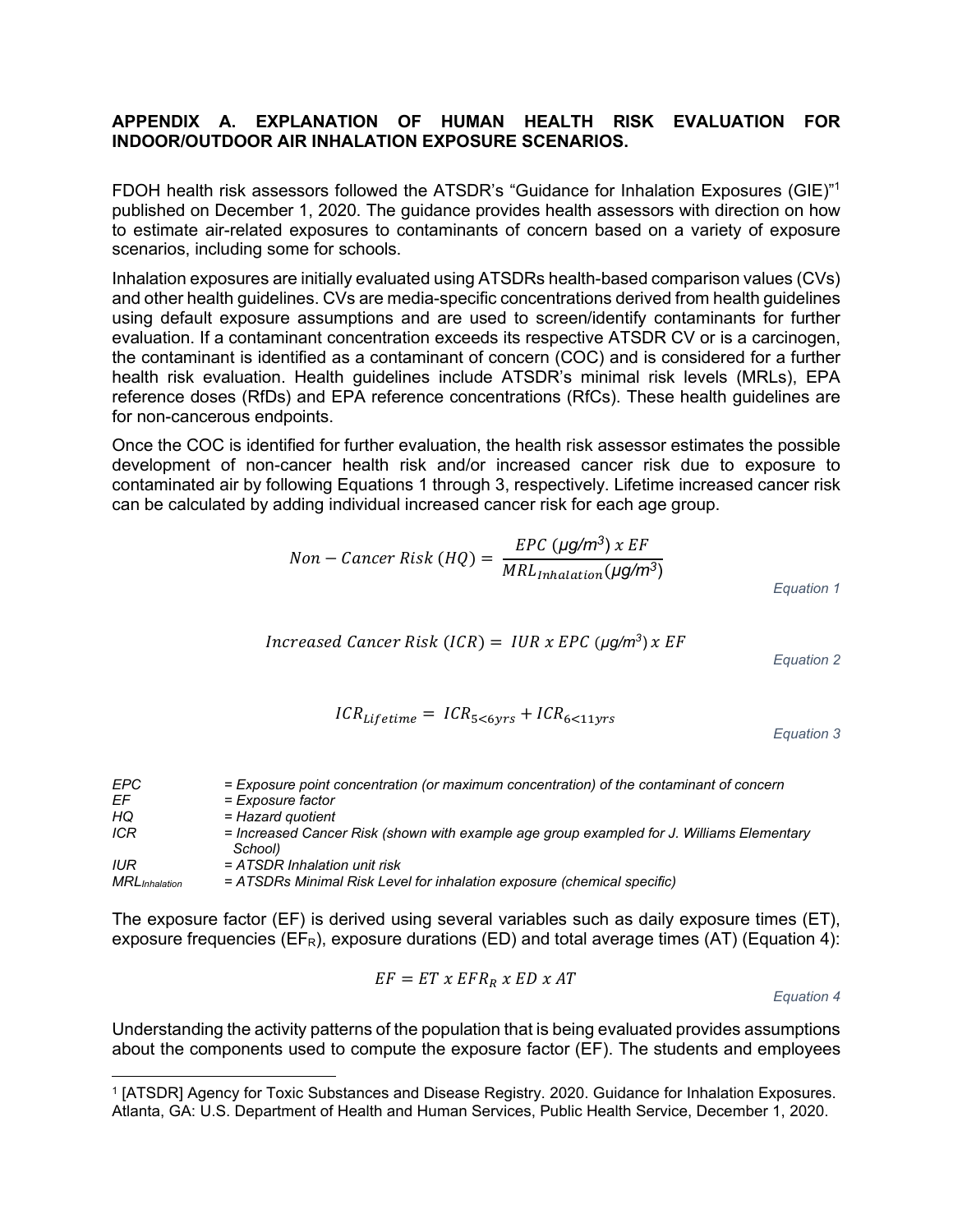(workers) at the J. Williams Elementary school are assumed to be exposed to the air intermittently, meaning during school openings/hours only, while ATSDRs air inhalation health guidelines usually provide information for a 24-hour exposure. Therefore, the exposure point concentration (EPC) or maximum concentration of the COC that students and workers at the J. Williams elementary school are potentially exposed to must be adjusted to the actual times, durations and frequencies of exposure. Once the COC concentration is adjusted, the health risk assessor compares the adjusted concentration to the inhalation health guidelines. For carcinogens, the inhalation unit risk (IUR) value is used to estimate cancer risk. The adjustment occurs by calculating a site/scenario specific exposure factor (Equation 5):

$$
EF_{Adjust} = \frac{ET_{Site} \times EF_{R Site} \times ED_{Site} \times AT_{Site}}{ET_{Default} \times EF_{Refault} \times ED_{Default} \times AT_{Default}}
$$

*Equation 5*

| АT | $=$ total average times (AT) |  |
|----|------------------------------|--|
|----|------------------------------|--|

*ED = exposure durations*

*EF = exposure factor* 

*EFR = exposure frequencies* 

 $=$  *exposure times* 

*Default = ATSDR default assumption based on 24 hours exposure (residential) Site = Site and scenario specific input parameters*

Once the adjusted EF ( $EF_{\text{Adiust}}$ ) is calculated, the health risk assessor uses  $EF_{\text{Adiust}}$  to estimate the non-cancer and increased cancer risk using Equations 1 and/or 2.

#### **Example**

| Location:                 | J. Williams Elementary School             |
|---------------------------|-------------------------------------------|
|                           | Kindergarten                              |
|                           | Elementary School ( $1st$ to $5th$ grade) |
| Population:               | Students age 5 to less than 6 years       |
|                           | Student age 6 years to less than 11 years |
| Seasonal Break?           | Yes                                       |
| COC Indoor Air:           | <b>Benzene</b>                            |
| Concentration Building 1: | $0.55 \mu g/m^3$                          |

As mentioned, ATSDRs air inhalation health guidelines usually provide information for a 24-hour exposure. Therefore, the maximum concentration of the COC that students at the J. Williams elementary school are potentially exposed to must be adjusted to the actual times, durations and frequencies of exposure:

| <b>School Grade</b><br>Level | Age (yrs) | <b>Daily</b><br>exposure<br>Time<br>(hr/day) | <b>Exposure</b><br><b>Frequency</b><br>(days/week) | <b>Exposure</b><br><b>Duration</b><br>(weeks/yr) | Average<br>Time<br>(yr) |
|------------------------------|-----------|----------------------------------------------|----------------------------------------------------|--------------------------------------------------|-------------------------|
| Kindergarten                 | 5 < 6     | 5.3                                          | 5                                                  | 39                                               |                         |
| 1st to 5th grades            | 6 < 11    | 6.6                                          | 5                                                  | 39                                               | 5                       |